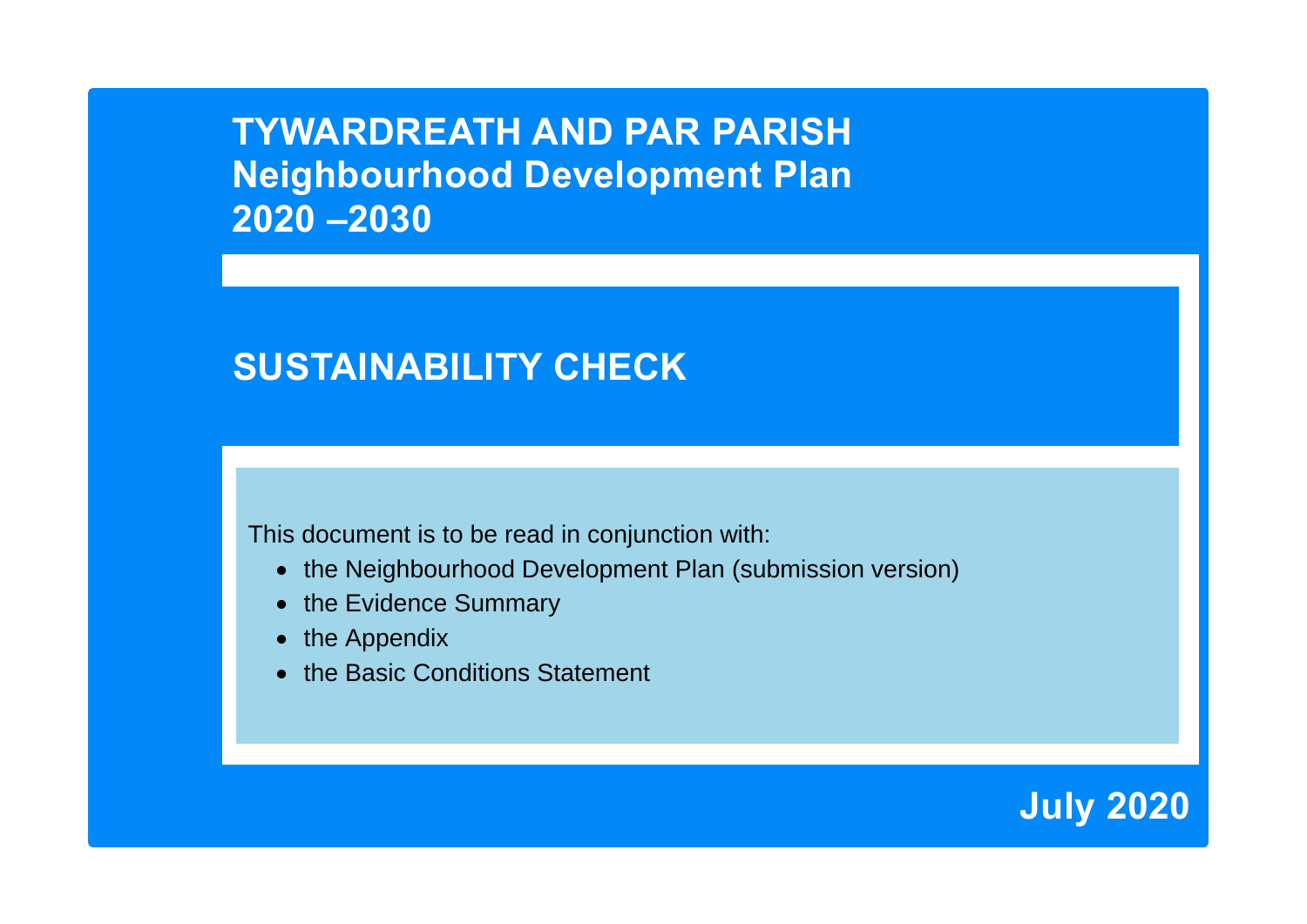# **Tywardreath and Par Parish Neighbourhood Plan: Sustainability Check**

### **Section 1 Introduction**

This paper presents a Sustainability Check of Tywardreath and Par Parish's Draft Neighbourhood Development Plan (NDP).

"Sustainable development is development that meets the needs of the present without compromising the ability of future generations to meet their own needs."

This Sustainability Check process reflects the intentions of a more formal Sustainability Appraisal (SA) and aims to predict and assess the **social**, **environmental** and **economic** effects that are likely to arise from the adoption of Tywardreath and Par Parish's NDP, in order to ensure that the strategies and policies within this contribute to and promote sustainable development.

Tywardreath and Par Parish NDP Steering Group considered carrying out a full SA (which is not a requirement of the Neighbourhood Planning (General) Regulations 2012), but it was decided that applying a 'lighter touch' Sustainability Check would be less resourceintensive, whilst achieving suitable outcomes to inform the NDP-making process. It was considered to be good practice to carry out a Sustainability Check as it provides a useful means to assess plan proposals against a set of sustainability objectives - the intention being to help avoid negative environmental and socio-economic effects and to identify opportunities to improve the environmental quality of Tywardreath and Par Parish's prosperity and the quality of life of residents through the NDP.

This report sets out how the Sustainability Check was applied to Tywardreath and Par Parish's Draft NDP and the results of this.

N.B. The Sustainability Check should not be confused with a Strategic Environmental Assessment (SEA). The SEA is a separate assessment and focuses in more detail on the environmental impact of plan proposals<sup>1</sup>.

# **Tywardreath and Par Parish NDP: The Sustainability Check process**

When adopted, Tywardreath and Par Parish NDP will sit within a framework of higher level planning documents, including the National Planning Policy Framework (NPPF) and Cornwall's Local Plan. The Cornwall Local Plan: Strategic Policies 2010-2030 (Local Plan) was adopted in November 2016 and was subject to an SA (further details available at [www.cornwall.gov.uk\)](http://www.cornwall.gov.uk/).

 1 In order to establish whether an SEA was required Tywardreath and Par Parish NDP Steering Group submitted the NDP to Cornwall Council for SEA Screening, where the outcome of this showed that an SEA was not required. .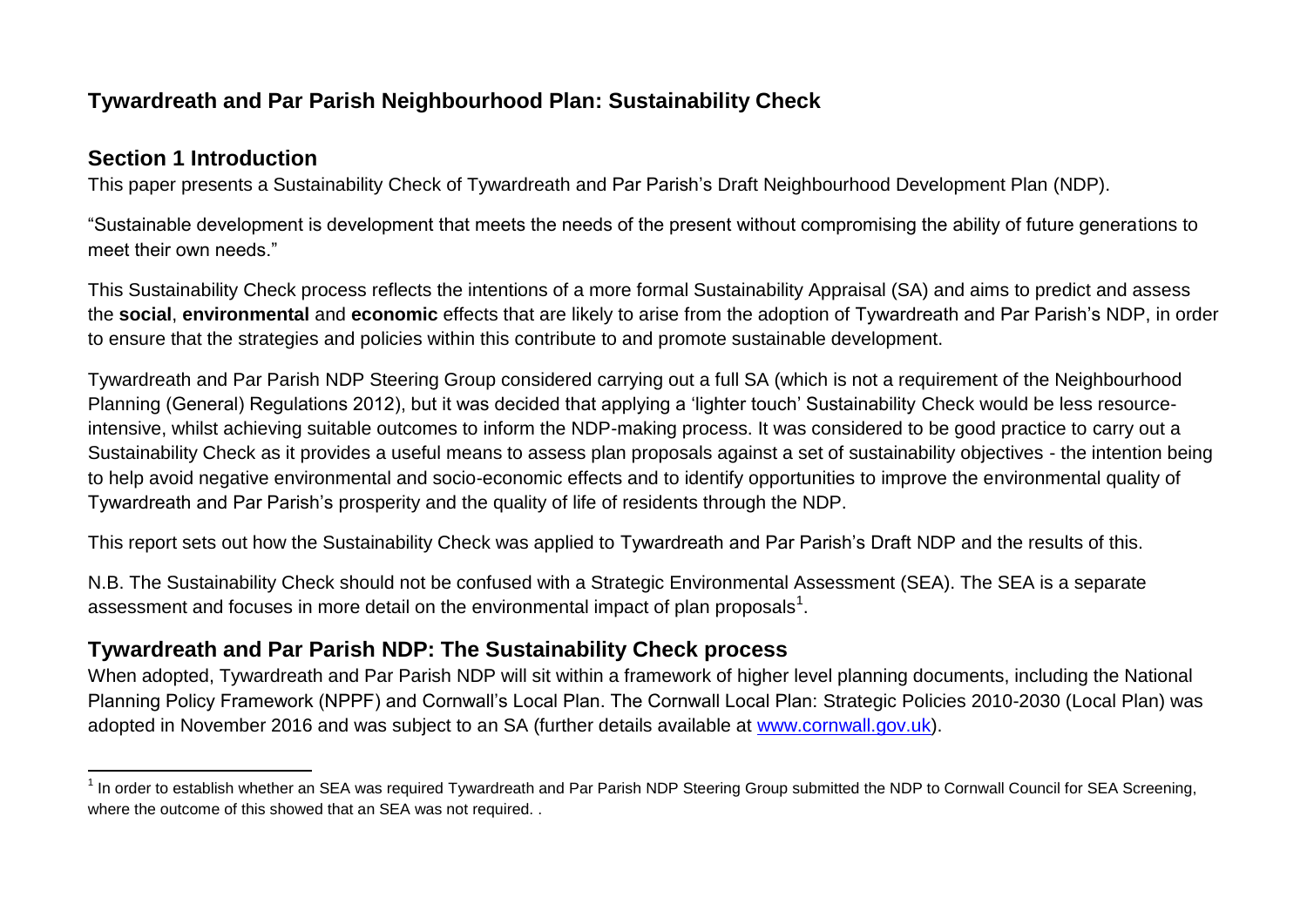For consistency, the Sustainability Check of Tywardreath and Par Parish Draft NDP reflects the 'SA Framework' which was used for the SA process on the Local Plan. The SA Framework is a framework of 19 SA themes together with a number of objectives, appraisal questions and indicators, which provided a framework for the SA of the Local Plan.

For definitions and acronyms see the Glossary at the end of Tywardreath and Par Parish Draft NDP.

**Table 1: Sustainability Check - Themes and Objectives**

| <b>Theme</b>            | <b>Sustainability Objectives</b>                                                                                                      |
|-------------------------|---------------------------------------------------------------------------------------------------------------------------------------|
| <b>Climatic Factors</b> | To reduce our contribution to climate change through a reduction in<br>greenhouse gas emissions.                                      |
|                         | To increase resilience to climate change, and reduce vulnerability.                                                                   |
| <b>Waste</b>            | To minimise the generation of waste and encourage greater reuse and<br>recycling of materials in accordance with the waste hierarchy. |
| Minerals and            | To minimise the consumption of mineral resources and ensure the                                                                       |
| Geodiversity            | sustainable management of these resources                                                                                             |
|                         | To conserve, enhance and restore the condition of geodiversity in the                                                                 |
|                         | county.                                                                                                                               |
| Soil                    | To minimise the use of undeveloped land and protect and enhance soil<br>quality.                                                      |
|                         | To encourage and safeguard local food production.                                                                                     |
| Air                     | To reduce air pollution and ensure air quality continues to improve.                                                                  |
| Water                   | To reduce the risk of flooding and vulnerability to flooding, sea level rise<br>and coastal erosion.                                  |
|                         | To maintain and enhance water quality and reduce consumption and                                                                      |
|                         | increase efficiency of water use.                                                                                                     |
| <b>Biodiversity</b>     | To conserve, enhance and restore the condition and extent of biodiversity                                                             |
|                         | in the county and allow its adaptation to climate change.                                                                             |
| Landscape               | To protect and enhance the quality of the natural, historic and cultural                                                              |
|                         | landscape and seascape.                                                                                                               |
| <b>Maritime</b>         | To encourage clean, healthy, productive and diverse waters; To protect                                                                |
|                         | coastal areas and ensure sustainable maritime environments.                                                                           |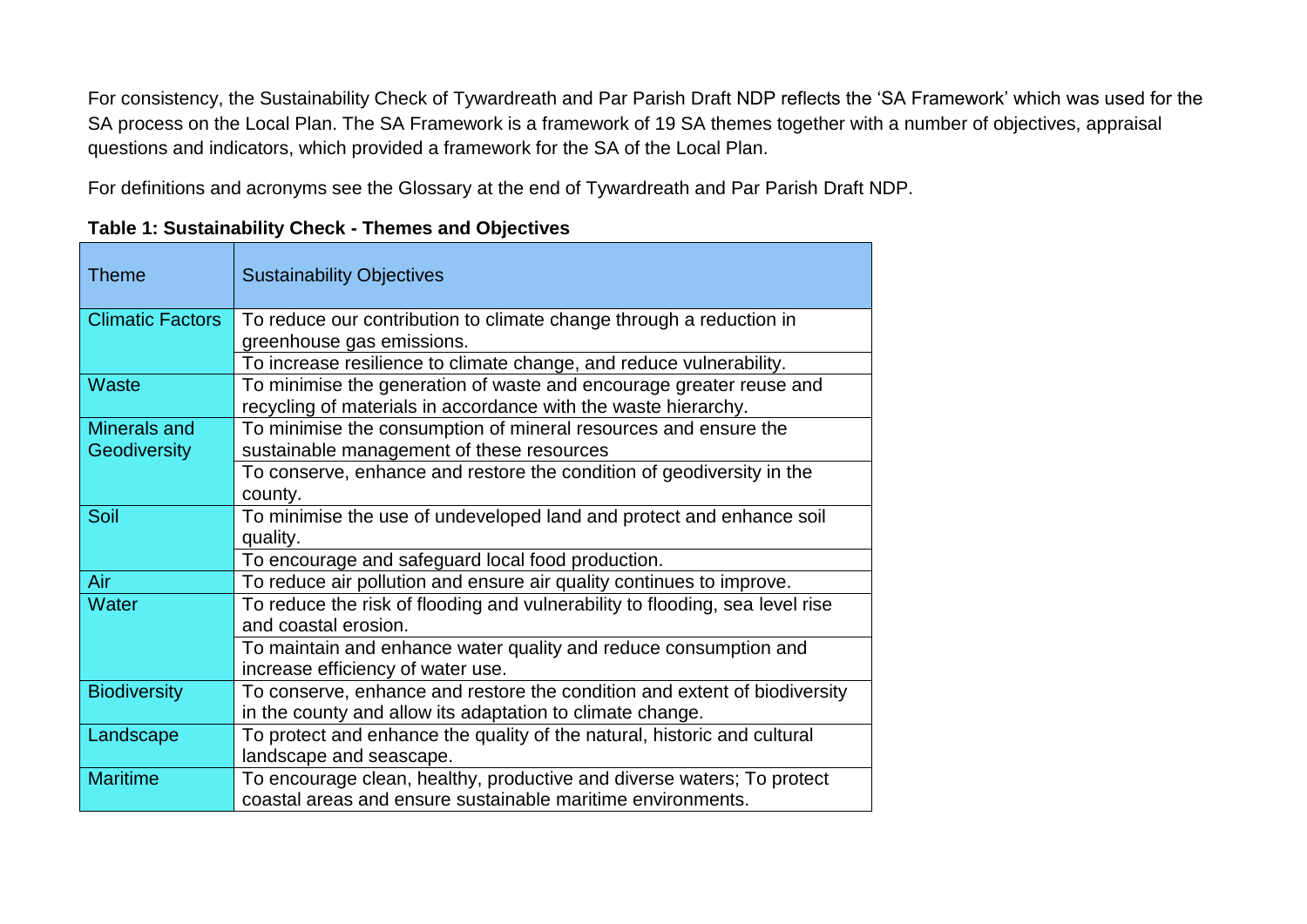| Theme                                                | <b>Sustainability Objectives</b>                                                                                                                                                                                                 |
|------------------------------------------------------|----------------------------------------------------------------------------------------------------------------------------------------------------------------------------------------------------------------------------------|
| <b>Historic</b><br>Environment                       | To protect and enhance the quality and local distinctiveness of the historic<br>environment.                                                                                                                                     |
| Design                                               | To promote and achieve high quality, locally distinctive design, sustainable<br>land use and sustainable built development.                                                                                                      |
| Social Inclusion                                     | To reduce poverty and social exclusion and provide opportunities for all to<br>participate fully in society.                                                                                                                     |
| <b>Crime and Anti-</b><br>Social<br><b>Behaviour</b> | To reduce crime, anti-social behaviour and fear of crime.                                                                                                                                                                        |
| <b>Housing</b>                                       | To meet the needs of the local community as a whole in terms of general<br>market, affordable, adaptable and decent housing.                                                                                                     |
| Health, Sport<br>and Recreation                      | To improve health through the promotion of healthier lifestyles and<br>improving access to open space and health, recreation and sports facilities.                                                                              |
| Economic<br>Development                              | To support a balanced and low carbon economy that meets the needs of<br>the area and promotes a diverse range of quality employment<br>opportunities.                                                                            |
| <b>Education and</b><br><b>Skills</b>                | To maximise accessibility for all to the necessary education, skills and<br>knowledge to play a full role in society.                                                                                                            |
| <b>Transport and</b><br><b>Accessibility</b>         | To improve access to key services and facilities by reducing the need to<br>travel and by providing safe sustainable travel choices.<br>To reduce traffic congestion and minimise transport related greenhouse<br>gas emissions. |
| Energy                                               | To encourage the use of renewable energy, increase energy efficiency and<br>security, and reduce fuel poverty.                                                                                                                   |

| KEY TO THEMES IN TABLE ABOVE |                             |  |
|------------------------------|-----------------------------|--|
|                              | <b>Environmental Themes</b> |  |
|                              | <b>Social Themes</b>        |  |
|                              | <b>Economic Themes</b>      |  |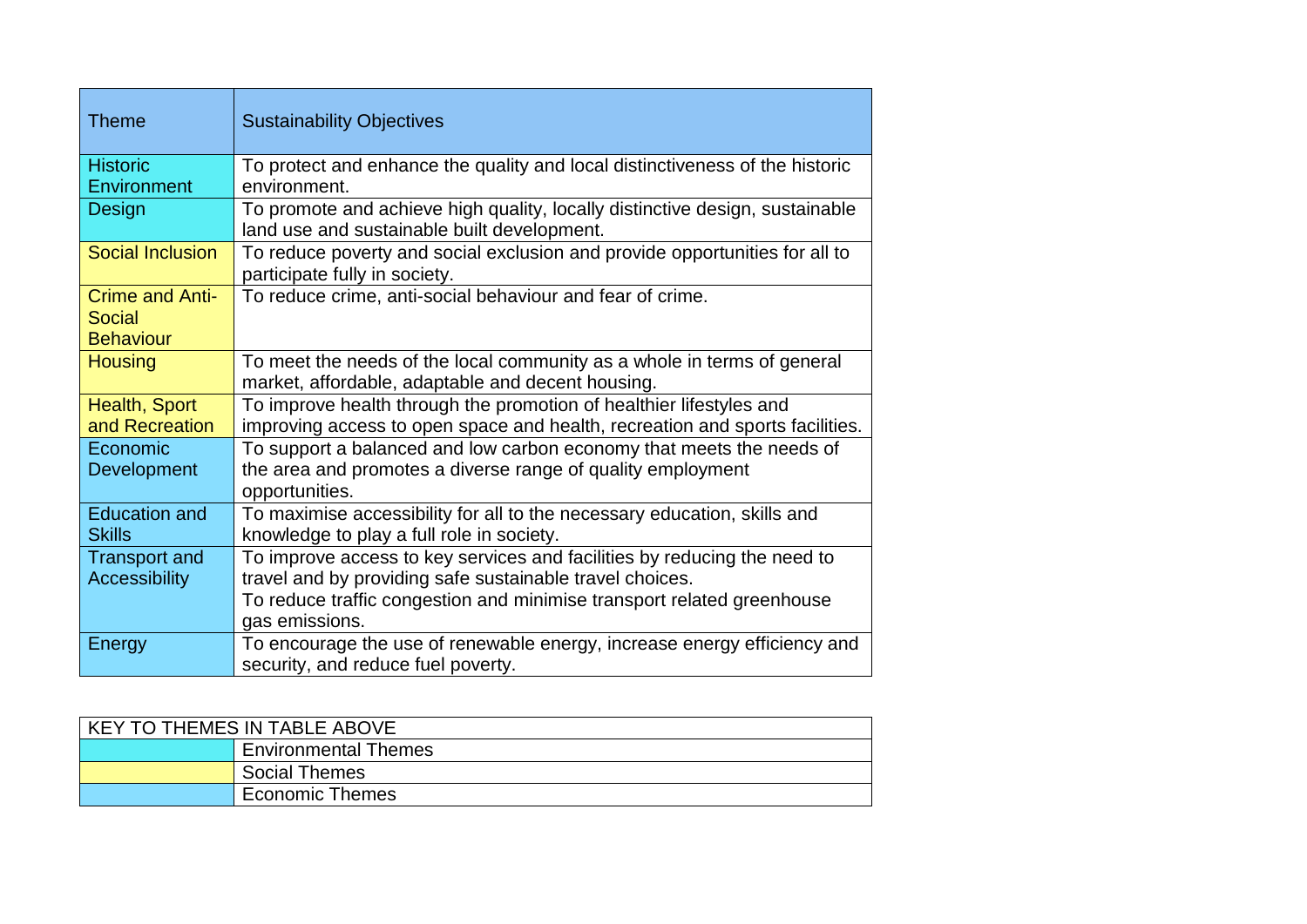For the purpose of carrying out the Sustainability Check on Tywardreath and Par Parish Draft NDP, it was considered unnecessary to apply the full SA Framework, as this would have entailed a very lengthy and detailed analysis. Instead, the 19 SA Framework themes and objectives (hereafter referred to as the Sustainability themes and objectives) have been considered directly against Tywardreath and Par Parish Draft NDP, (i.e. without presenting answers to each of the individual appraisal questions which are included within the more detailed SA Framework). The Sustainability themes and objectives are set out in Table 1 above.

The Tywardreath and Par Parish NDP Steering Group have carried out the Sustainability Check by considering Sustainability themes and objectives (see Table 1above) against the overall Tywardreath and Par Parish Draft NDP and including consideration of all of the following elements of this:

- The Vision for Tywardreath and Par Parish
- The NDP Objectives for Tywardreath and Par Parish; and,
- Each of the 29 NDP Policies.

The Tywardreath and Par Parish Draft NDP was reviewed in order to determine whether it is likely to undermine, support; or neither undermine or support the Sustainability themes; or whether the theme is irrelevant to the NDP or the anticipated outcome is unknown at this stage. Consideration of how the Tywardreath and Par Parish Draft NDP performed against the Sustainability themes and objectives was carried out initially through a round table discussion at a meeting of those members of the Tywardreath and Par Parish NDP Steering Group responsible for drafting the policies and then via consultation with the whole NDP Steering Group. The questions included in Appendix C below were used to structure the discussion.

The outputs of this process are:

The Sustainability Check Assessment Table of Tywardreath and Par Parish Draft NDP (see Section 2 below); The Sustainability Check Results Summary Table of Tywardreath and Par Parish Draft NDP (see Section 3 below).

# **Sustainability Check Results and Key Outcomes Vision Statement:**

By 2030, Tywardreath and Par Parish will be a thriving, welcoming and inclusive community, allowing local people to lead secure, sustainable, productive and rewarding lives while protecting a distinctive landscape and coastline, environment and heritage."

It was agreed that the Vision Statement covers the main points arising from the consultation process and meets the sustainability criteria.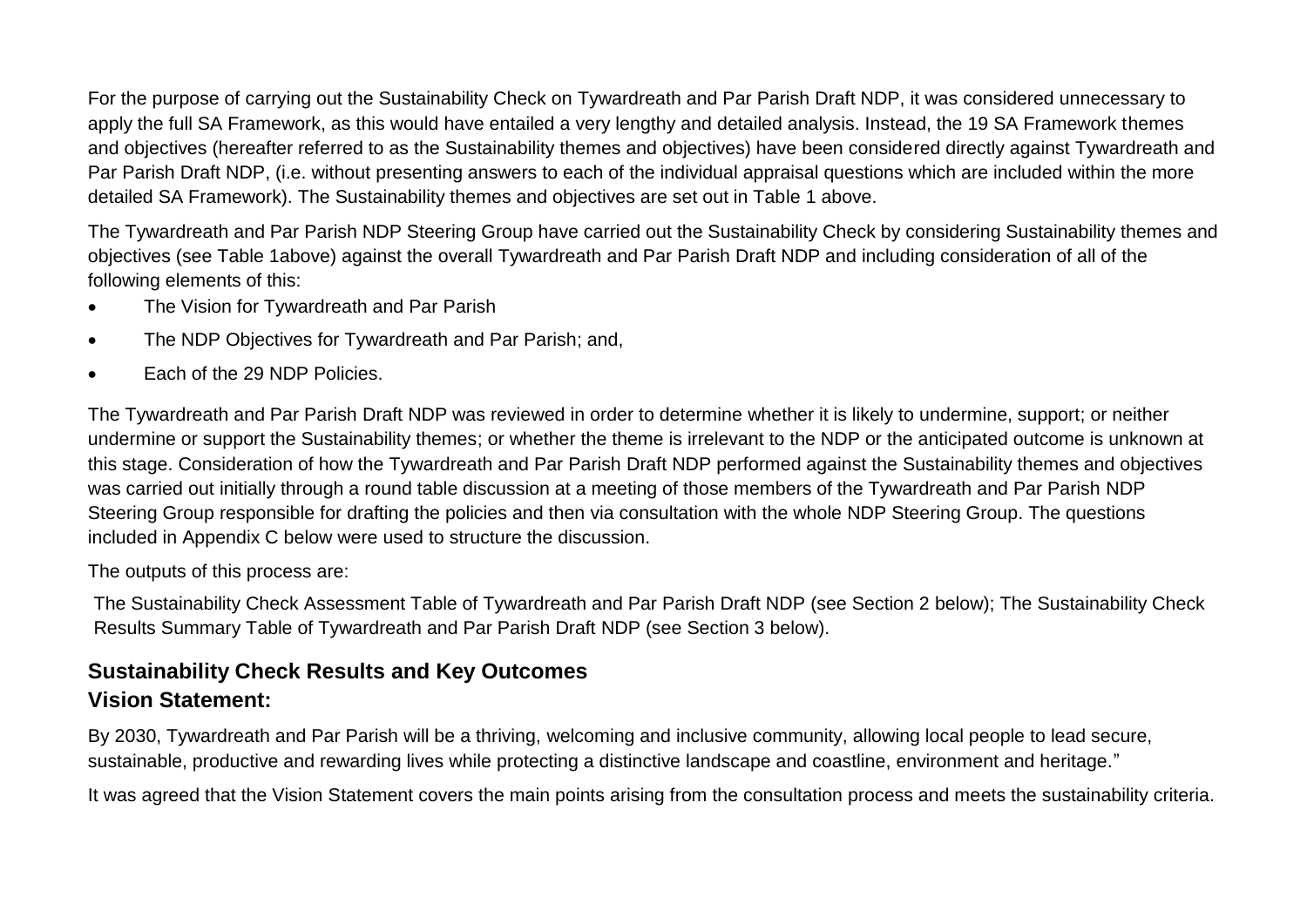# **Objectives:**

#### **Flood Risk Management** (F)

To minimise the risk of flooding and its negative consequences, e.g. runoff from former mining areas: and

- support innovative "green infrastructure" solutions; and
- create, enhance and link Blue and Green spaces by routes accessible to all wherever feasible; and
- aim for a net gain in biodiversity, so securing positive health, wellbeing, social, economic and environmental outcomes.

#### **Business, Tourism and Transport** (BTT)

To develop a thriving, self-sufficient and resilient parish-based economy by:

- encouraging a range of businesses which are compatible with Blue Green Tourism and meet the needs of the community without impacting negatively on residents' amenity; and
- promoting all-year round Blue Green Tourism which favours the development of environmentally friendly practices and welcomes visitors who wish to experience local culture, heritage and community activities; and
- encouraging the provision of sustainable modes of transport, accessible to all and the roll-out of Superfast Broadband to all areas of the parish.

#### **Community, Health and Wellbeing** (CHW)

To build on existing community "spirit" and encourage development which:

- protects and expands health, care and educational provision; and
- maximises the potential of Blue Green Health and Wellbeing opportunities within the parish for residents and visitors of all ages and abilities: and
- results in a welcoming and inclusive community in which the environment social, natural and built gives all the opportunity to feel safe and maintain or improve their physical and mental health.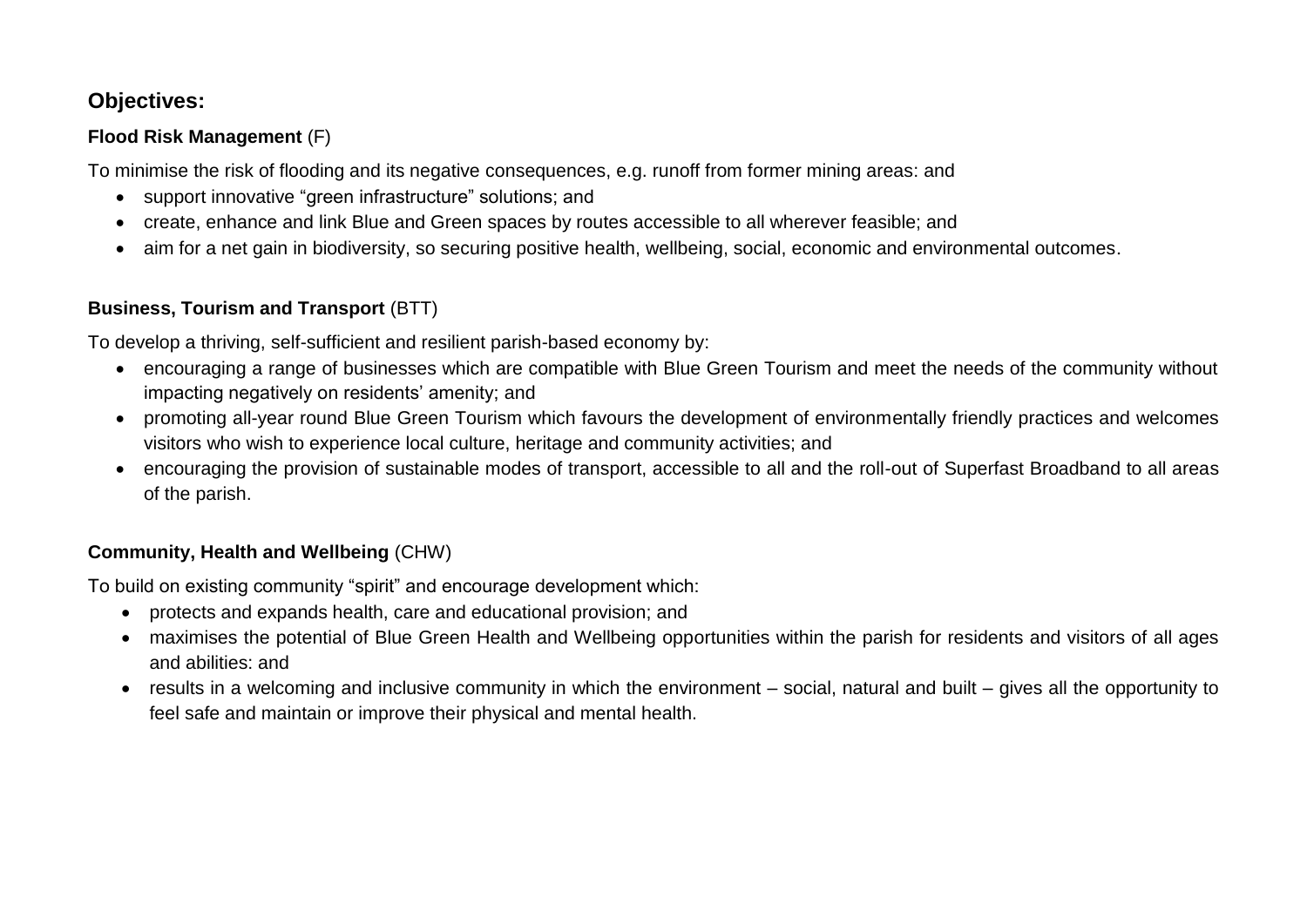#### **Environment and Heritage** (E)

To promote Biodiversity and protect key landscape and heritage features by:

- providing green spaces for recreation and enjoyment; and
- maintaining and enhancing Blue and Green spaces and corridors, providing access to all wherever feasible and appropriate, so supporting Blue Green Tourism and securing positive health and wellbeing outcomes for all; and
- protecting key landscape views and vistas; and
- promoting biodiversity through the protection of designated wildlife sites and the interconnecting network of Cornish hedges; and
- protecting key heritage assets (both designated and non-designated).

#### **Housing and Development** (H)

To ensure the provision of good quality homes by:

- providing genuinely affordable housing, to rent or to buy, protected in perpetuity as part of small-scale affordable housing led development for those with a primary local connection to Tywardreath and Par Parish; and
- encouraging developments which, in design and location, provide sustainable, energy efficient, low carbon homes for local people, so ensuring that the housing stock meets the differing needs of all, young and old, living independently or with others; and
- ensuring that development is respectful of the natural environmental and heritage assets of the parish whilst providing homes with pleasant amenity space where people can feel safe, lead healthy, rewarding lives and feel part of the community; and
- respecting and conserving the important landscape character of the land surrounding the settled areas whilst preserving the special identities of the individual communities in the parish, with particular reference to the Tywardreath Conservation Area.

It was noted that all the objectives meet the sustainability criteria.

# **Policies**

The results of the Sustainability Check in respect of policy scrutiny are presented in Appendices A and B at the end of this document. The process promoted a cross-check of the Tywardreath and Par Parish Draft NDP policies against the Sustainability Themes and Objectives (using the questions in Appendix C at the end of this document) and few gaps were discerned: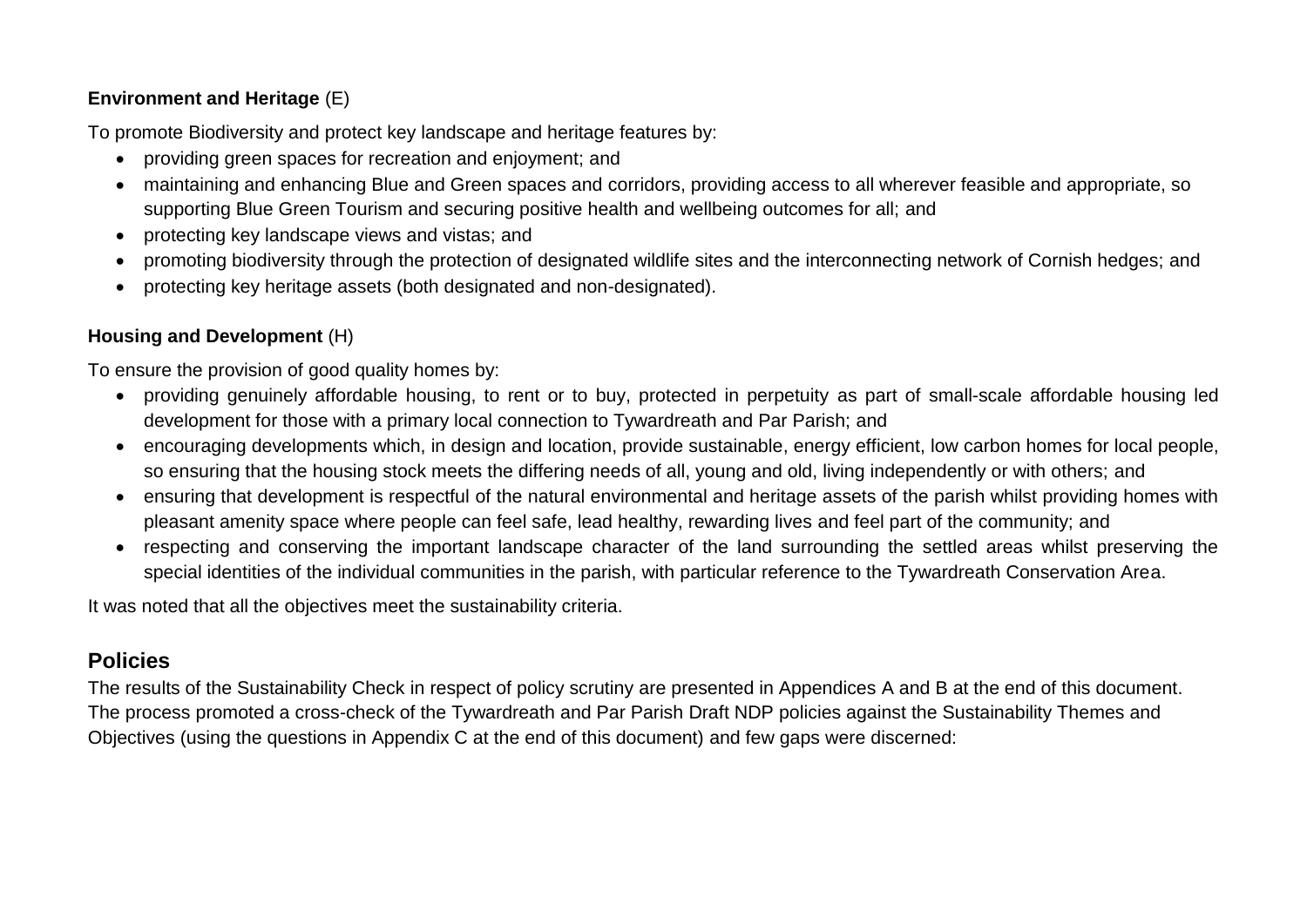#### **Amendments to policies following sustainability check:**

**Policy BTT1 Business, Retail and Community Uses** was strengthened by the addition of a policy statement in respect of public infrastructure, i.e.

d) The enhancement of public infrastructure which supports business development will be favoured, e.g. the roll-out of Superfast Broadband to all areas of the parish.

**Policy BTT3 Transport** was strengthened in respect of public transport.

a) Development proposals to encourage the use of public transport and sustainable, accessible modes of transport will be will be favoured, e.g. making the platforms accessible to all at Par Station, where this is consistent with Policies 12 and 16 of the Cornwall Local Plan (2016 or any update) and providing there is no adverse impact on the environment or neighbours' amenity.

#### **Blue Green Tourism comment**

The support for the development of Blue Green (aka Wellness) Tourism in Tywardreath and Par Parish across objectives and policies means more tourists will come to the parish. However, the effects are mitigated by the presumption in favour of developing a more sustainable, environmentally friendly offer which will also benefit local residents, e.g.

- favouring the development of Par Station as a transport hub for all, including meeting accessibility needs;
- supporting the development of facilities and services for tourists which also cater for local residents, so reducing the need for travel outside of the parish and bringing money into the parish;
- the enhancement of Blue and Green spaces and the emphasis on promoting accessibility for all wherever feasible will secure more positive health and wellbeing outcomes for the local community and visitors.

# **Conclusion**

The Sustainability Check on Tywardreath and Par Parish Draft NDP has demonstrated that the Policies within this and the Vision and Objectives that it seeks to achieve succeed in encouraging sustainable development (except in respect of Minerals and Geodiversity which is not deemed to be relevant.).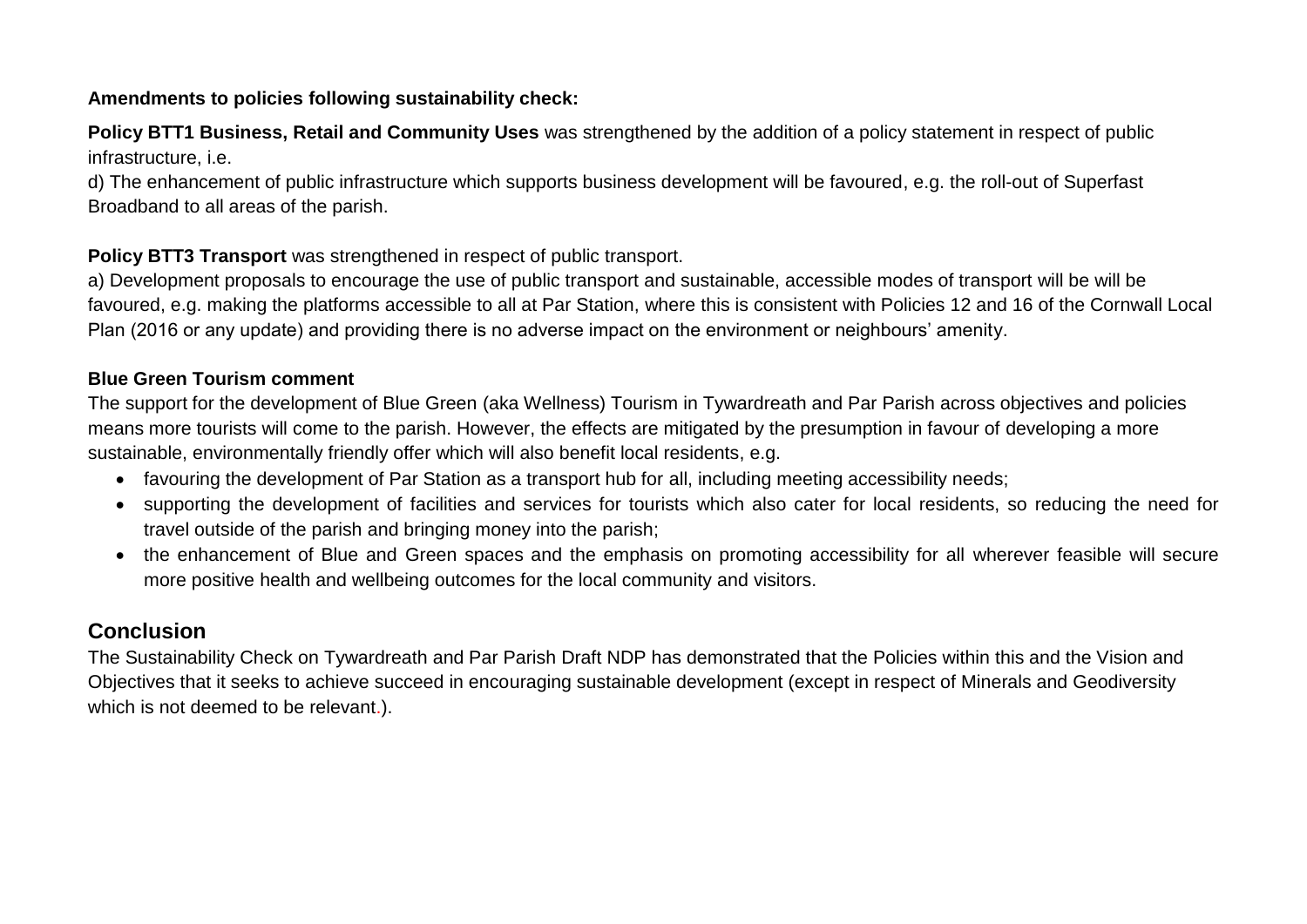# **Section 2 KEY**

|       | i<br>L         |
|-------|----------------|
| $+/-$ | i<br>L         |
| +     | Li             |
| 0     | lη             |
|       | e <sub>l</sub> |

ikely to undermine the Sustainability Objective ikely to neither undermine or contribute to meeting the Sustainability Objective ikely to support the Sustainability Objective Impacts unknown or Sustainability Theme/Objective(s) irrelevant to this lement of the NDP

#### **Section 2: Sustainability Check of Tywardreath and Par Parish Draft NDP**

**Objectives/policies:** Flood Risk Management (F); Business, Transport and Tourism (BTT); Community, Health and Wellbeing (CHW); Environment and Heritage (E); Housing and Development (H)

| <b>Theme</b>                      | <b>Sustainability Objective</b>                                                                        | Key policies which contribute to theme and comment                                                                                                                                                                                                                                                                                                                                                         | <b>Likely</b><br><b>Impact</b> |
|-----------------------------------|--------------------------------------------------------------------------------------------------------|------------------------------------------------------------------------------------------------------------------------------------------------------------------------------------------------------------------------------------------------------------------------------------------------------------------------------------------------------------------------------------------------------------|--------------------------------|
| <b>Climatic</b><br><b>Factors</b> | To reduce our contribution to<br>climate change through a<br>reduction in greenhouse gas<br>emissions. | BTT1, 2, 3, 4; H2, 4.<br>Seeks to improve public transport and its accessibility; and to<br>support local retail and businesses, so reducing the need to<br>travel. Development boundary guides sustainable locations for<br>housing, so reducing need for travel. Building with Nature<br>quidelines to be taken into consideration (H2) along with CC<br>guidance (UK Housing fit for the future, 2019). |                                |
|                                   | To increase resilience to climate<br>change, and reduce vulnerability.                                 | F1, 2, 3; H2, 4.<br>Development proposals which include CC recommendations<br>will be favoured (UK Housing fit for the future, 2019).<br>The policies relating to the StARR project seek to protect<br>vulnerable areas of the parish from flooding and H2 supports<br>this via Building with Nature guidelines.                                                                                           |                                |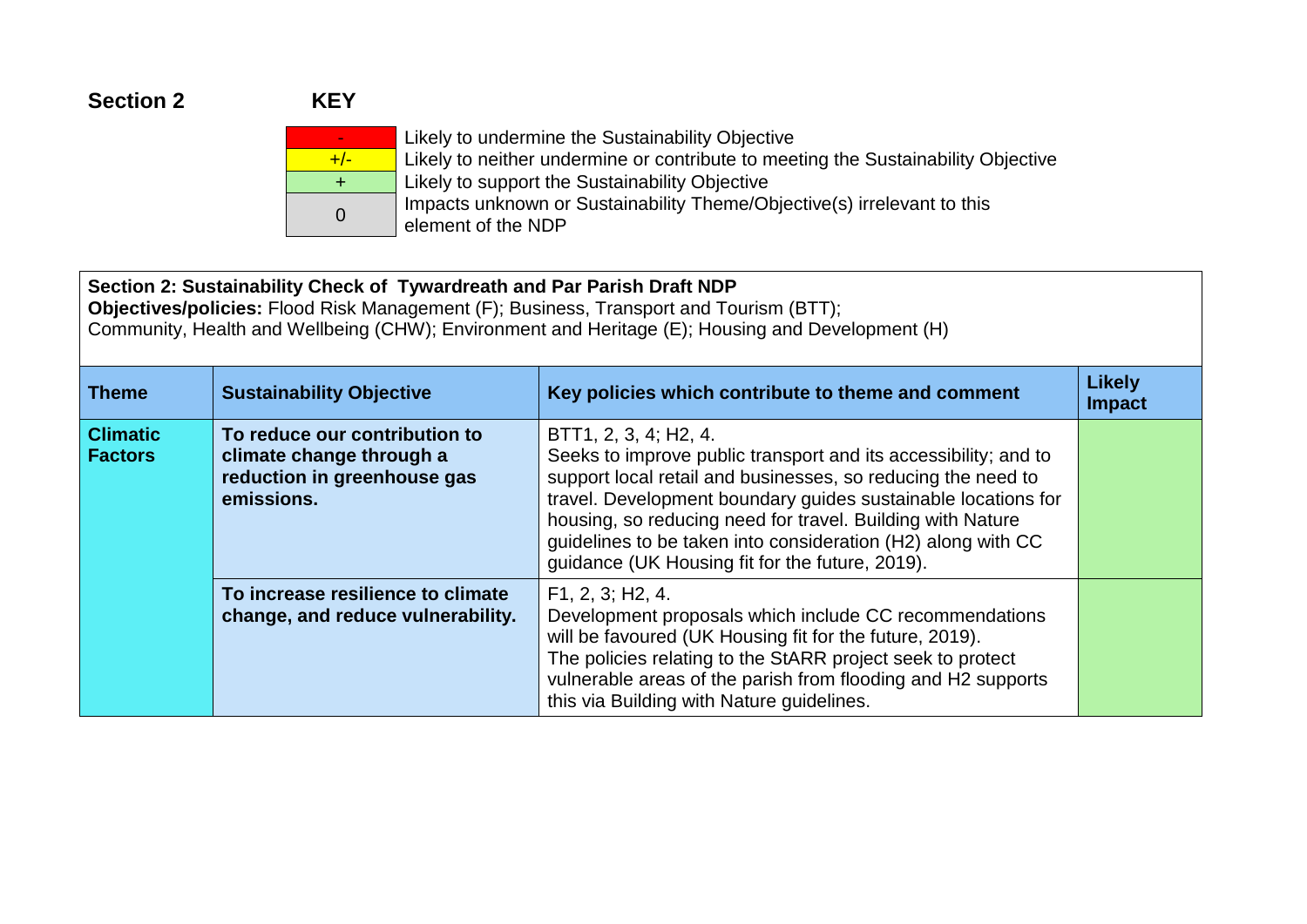| Section 2: Sustainability Check of Tywardreath and Par Parish Draft NDP<br>Objectives/policies: Flood Risk Management (F); Business, Transport and Tourism (BTT);<br>Community, Health and Wellbeing (CHW); Environment and Heritage (E); Housing and Development (H) |                                                                                                                                                |                                                                                                                                                                                                                                                                                                                                                                                                                                                                                                                                                                                                       |                                |
|-----------------------------------------------------------------------------------------------------------------------------------------------------------------------------------------------------------------------------------------------------------------------|------------------------------------------------------------------------------------------------------------------------------------------------|-------------------------------------------------------------------------------------------------------------------------------------------------------------------------------------------------------------------------------------------------------------------------------------------------------------------------------------------------------------------------------------------------------------------------------------------------------------------------------------------------------------------------------------------------------------------------------------------------------|--------------------------------|
| <b>Theme</b>                                                                                                                                                                                                                                                          | <b>Sustainability Objective</b>                                                                                                                | Key policies which contribute to theme and comment                                                                                                                                                                                                                                                                                                                                                                                                                                                                                                                                                    | <b>Likely</b><br><b>Impact</b> |
| <b>Waste</b>                                                                                                                                                                                                                                                          | To minimise the generation of<br>waste and encourage greater<br>reuse and recycling of materials in<br>accordance with the waste<br>hierarchy. | H4.<br>Development proposals which include CC recommendations<br>will be favoured (UK Housing fit for the future, 2019), e.g.<br>"improve focus on reducing the whole-life carbon impact of new<br>homes, including embodied and sequestered carbon." p.14.<br>Convenient, dedicated bin and recycling storage where bins<br>and crates can be stored out of sight (BfI12 guidelines);                                                                                                                                                                                                                |                                |
| <b>Minerals and</b><br><b>Geodiversity</b>                                                                                                                                                                                                                            | To minimise the consumption of<br>mineral resources and ensure the<br>sustainable management of these<br><b>resources</b>                      | Not relevant                                                                                                                                                                                                                                                                                                                                                                                                                                                                                                                                                                                          |                                |
|                                                                                                                                                                                                                                                                       | To conserve, enhance and restore<br>the condition of geodiversity in<br>the county.                                                            | Not relevant                                                                                                                                                                                                                                                                                                                                                                                                                                                                                                                                                                                          |                                |
| <b>Soil</b>                                                                                                                                                                                                                                                           | To minimise the use of<br>undeveloped land and protect and<br>enhance soil quality.                                                            | F3; BTT1; E3, 4.1, 4.2, 5.5; H1, 2.<br>Business uses B1, B2, B8 located on designated sites within<br>the parish boundary or in adjacent St Blaise where there are<br>large-scale employment sites. Potential consequences of<br>historical mining considered in policies. Development boundary<br>guides locations for development, so minimising green field<br>development. H2 requires any land contamination to be<br>reduced to an acceptable level. Policies require the retention of<br>trees and hedgerows which protect soil by preventing run-off<br>and helping balance greenhouse gases. |                                |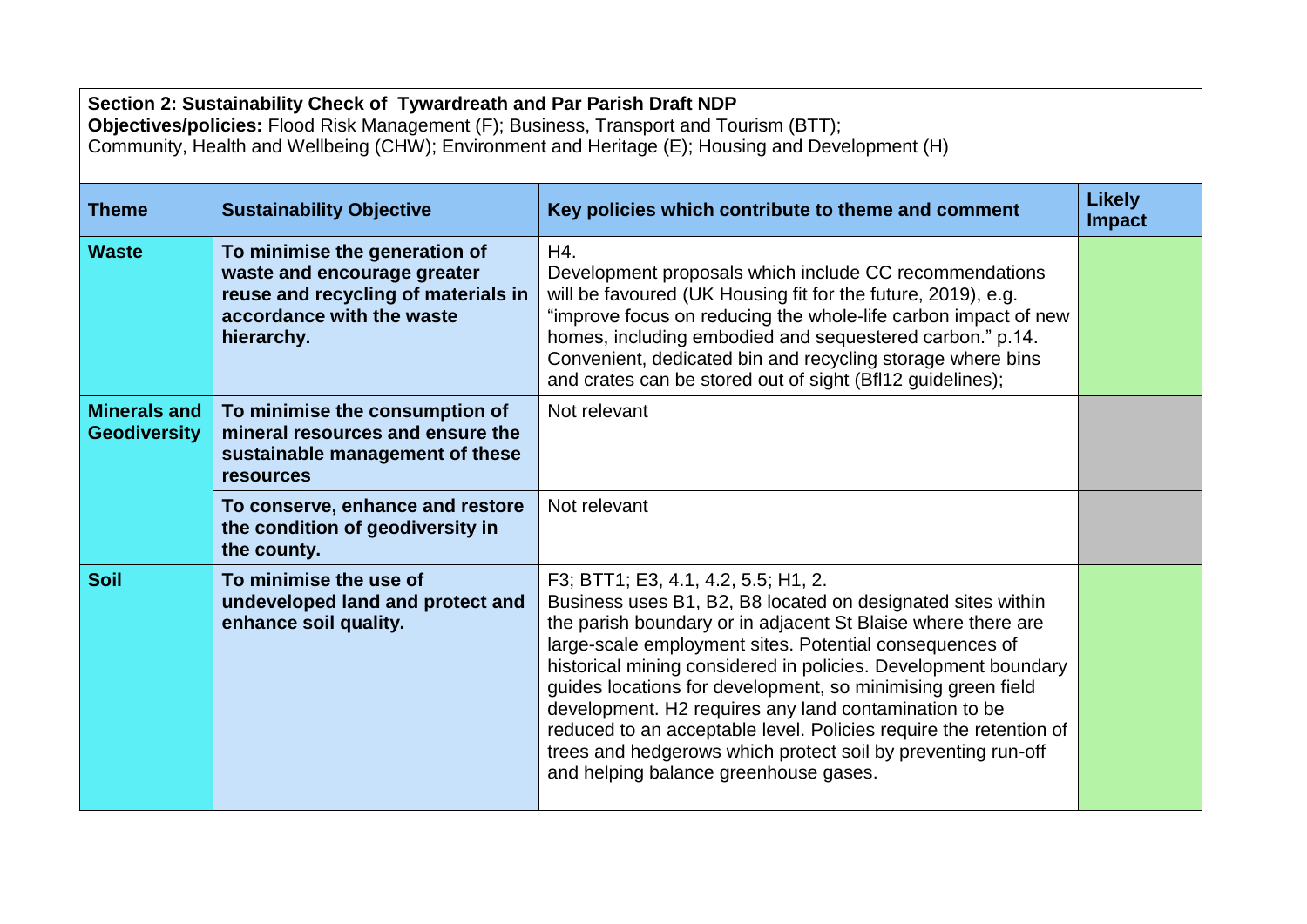| Section 2: Sustainability Check of Tywardreath and Par Parish Draft NDP<br>Objectives/policies: Flood Risk Management (F); Business, Transport and Tourism (BTT);<br>Community, Health and Wellbeing (CHW); Environment and Heritage (E); Housing and Development (H) |                                                                                                         |                                                                                                                                                                                                                                                                                                                                                                                                                                                                                                                                                                              |                                |  |
|-----------------------------------------------------------------------------------------------------------------------------------------------------------------------------------------------------------------------------------------------------------------------|---------------------------------------------------------------------------------------------------------|------------------------------------------------------------------------------------------------------------------------------------------------------------------------------------------------------------------------------------------------------------------------------------------------------------------------------------------------------------------------------------------------------------------------------------------------------------------------------------------------------------------------------------------------------------------------------|--------------------------------|--|
| <b>Theme</b>                                                                                                                                                                                                                                                          | <b>Sustainability Objective</b>                                                                         | Key policies which contribute to theme and comment                                                                                                                                                                                                                                                                                                                                                                                                                                                                                                                           | <b>Likely</b><br><b>Impact</b> |  |
|                                                                                                                                                                                                                                                                       | To encourage and safeguard local<br>food production.                                                    | F3; BTT1, BTT2; H1, 2.<br>Development boundary mitigates risk of development on green<br>field/agricultural land. Farmers were consulted on the Business<br>policy and said that the CLP current policies meet their needs<br>as regards land use. The local retail offer in the parish includes<br>locally produced food, e.g. meat, potatoes and other<br>vegetables which residents and tourists enjoy. Local food<br>production integral to Blue Green Tourism. Potential<br>consequences of historical mining and run-off considered as<br>part of housing development. |                                |  |
| Air                                                                                                                                                                                                                                                                   | To reduce air pollution and ensure<br>air quality continues to improve.                                 | BTT1, 2, B3, B4; H1, 2, 4.<br>BTT policies are strongly supportive of favouring and<br>enhancing provision for sustainable modes of transport<br>wherever feasible and locating development close to shops<br>and facilities will reduce need to travel (H1). Building with<br>Nature guidelines to be taken into consideration (H2).<br>Development proposals which include CCC recommendations<br>will be favoured.                                                                                                                                                        |                                |  |
| <b>Water</b>                                                                                                                                                                                                                                                          | To reduce the risk of flooding and<br>vulnerability to flooding, sea level<br>rise and coastal erosion. | F1, 2, 3; H2, 4.<br>The policies relating to the StARR project seek to protect<br>vulnerable areas of the parish from flooding. Building with<br>Nature guidelines to be taken into consideration (H2).<br>Development proposals which include CC recommendations<br>will be favoured.                                                                                                                                                                                                                                                                                       |                                |  |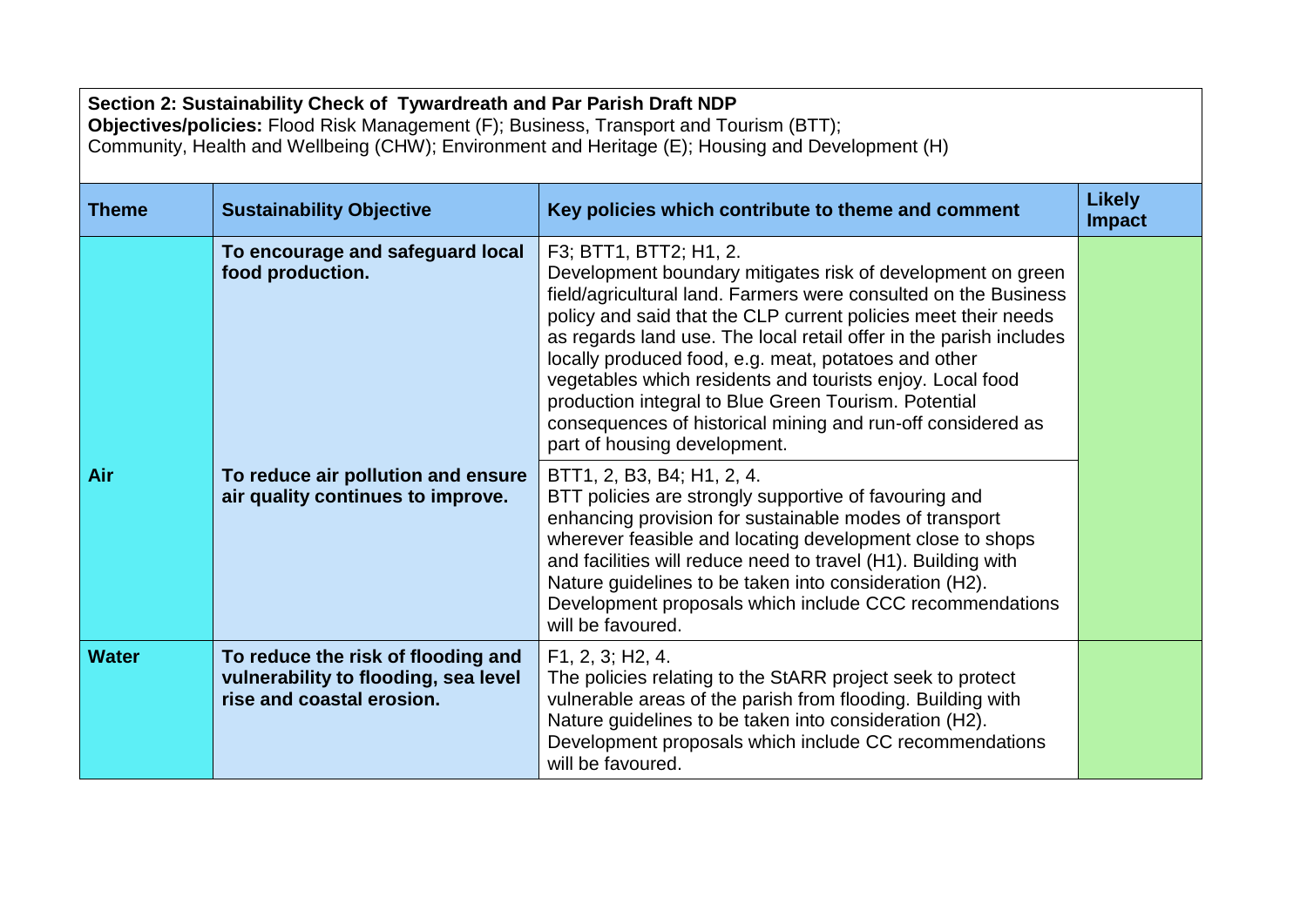| Section 2: Sustainability Check of Tywardreath and Par Parish Draft NDP<br>Objectives/policies: Flood Risk Management (F); Business, Transport and Tourism (BTT);<br>Community, Health and Wellbeing (CHW); Environment and Heritage (E); Housing and Development (H) |                                                                                                                                                 |                                                                                                                                                                                                                                                                                                                                                                                                                                                                                             |                                |  |
|-----------------------------------------------------------------------------------------------------------------------------------------------------------------------------------------------------------------------------------------------------------------------|-------------------------------------------------------------------------------------------------------------------------------------------------|---------------------------------------------------------------------------------------------------------------------------------------------------------------------------------------------------------------------------------------------------------------------------------------------------------------------------------------------------------------------------------------------------------------------------------------------------------------------------------------------|--------------------------------|--|
| <b>Theme</b>                                                                                                                                                                                                                                                          | <b>Sustainability Objective</b>                                                                                                                 | Key policies which contribute to theme and comment                                                                                                                                                                                                                                                                                                                                                                                                                                          | <b>Likely</b><br><b>Impact</b> |  |
|                                                                                                                                                                                                                                                                       | To maintain and enhance water<br>quality and reduce consumption<br>and increase efficiency of water<br>use.                                     | F1, F2, F3; H2, 4.<br>The StARR project provides for greater integrated water<br>catchment management and strengthens links between<br>habitats to increase the likelihood of adaptation to climate<br>change and, along with Housing/Development policies seek to<br>reduce the risk of water contamination from historical mining.<br>Building with Nature guidelines to be taken into consideration<br>(H2). Development proposals which include CC<br>recommendations will be favoured. |                                |  |
| <b>Biodiversity</b>                                                                                                                                                                                                                                                   | To conserve, enhance and restore<br>the condition and extent of<br>biodiversity in the county and<br>allow its adaptation to climate<br>change. | F1, 3; BTT2; E4.1, E4.2; H2.<br>Policies across a range of objectives support biodiversity. For<br>example, the protection, enhancement and linking of patches<br>of semi-natural habitats, especially Cornish Hedges, is strongly<br>supported. Building with Nature guidelines to be taken into<br>consideration (H2).                                                                                                                                                                    |                                |  |
| Landscape                                                                                                                                                                                                                                                             | To protect and enhance the quality<br>of the natural, historic and cultural<br>landscape and seascape.                                          | F1,3; BTT2; E1, 2, E, E4.2, E5.1-7; H2,3.<br>The protection and the enhancement of the natural<br>environment is strongly supported by the community and this is<br>reflected in a wide range of policies. Blue Green (aka<br>Wellness) Tourism promotes and depends on the natural,<br>historical and cultural landscape and seascape being protected<br>and enhanced. Building with Nature guidelines to be taken into<br>consideration (H2).                                             |                                |  |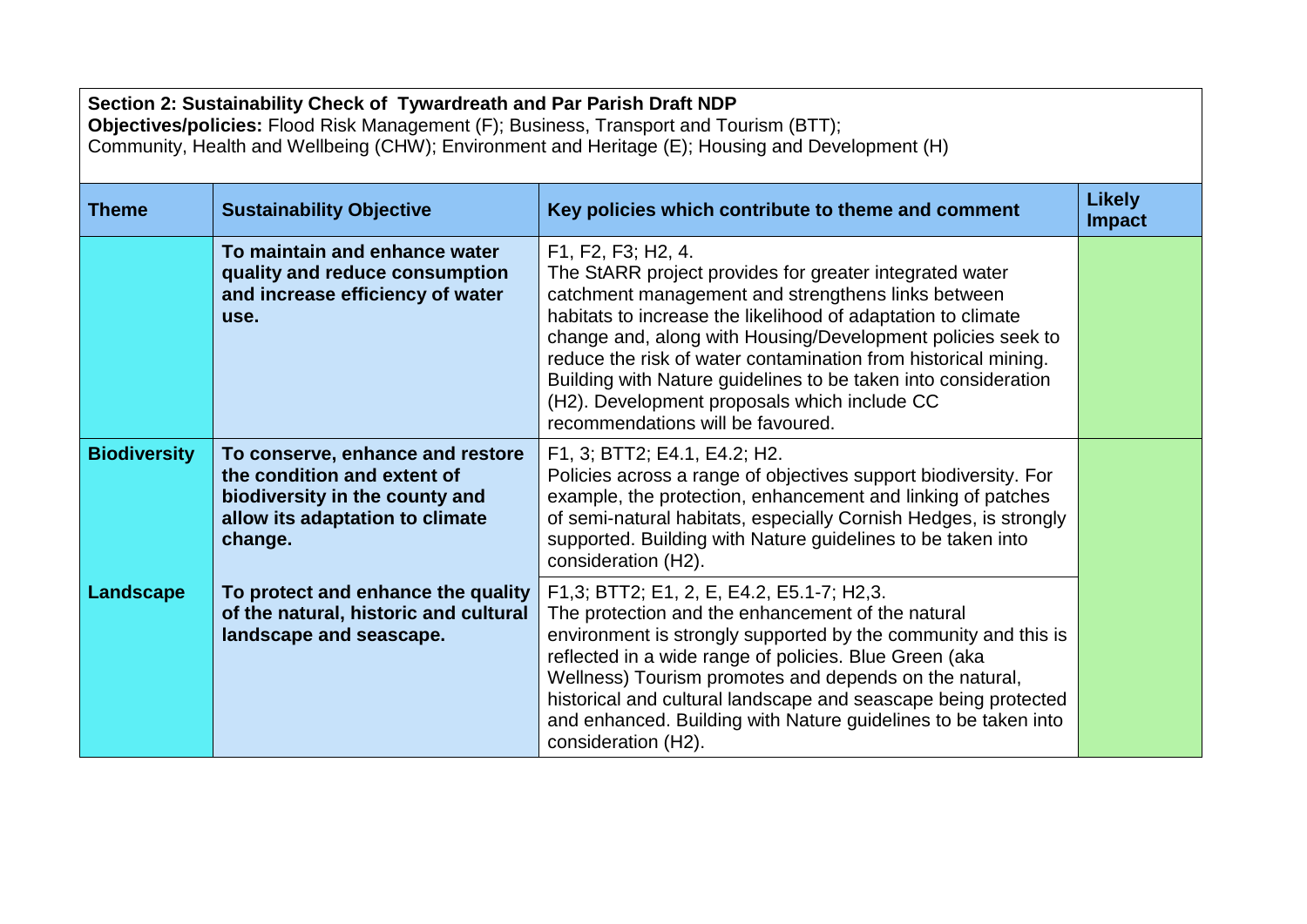| Section 2: Sustainability Check of Tywardreath and Par Parish Draft NDP<br>Objectives/policies: Flood Risk Management (F); Business, Transport and Tourism (BTT);<br>Community, Health and Wellbeing (CHW); Environment and Heritage (E); Housing and Development (H) |                                                                                                                                                |                                                                                                                                                                                                                                                                                                                                                                                                                                                                          |                                |
|-----------------------------------------------------------------------------------------------------------------------------------------------------------------------------------------------------------------------------------------------------------------------|------------------------------------------------------------------------------------------------------------------------------------------------|--------------------------------------------------------------------------------------------------------------------------------------------------------------------------------------------------------------------------------------------------------------------------------------------------------------------------------------------------------------------------------------------------------------------------------------------------------------------------|--------------------------------|
| <b>Theme</b>                                                                                                                                                                                                                                                          | <b>Sustainability Objective</b>                                                                                                                | Key policies which contribute to theme and comment                                                                                                                                                                                                                                                                                                                                                                                                                       | <b>Likely</b><br><b>Impact</b> |
| <b>Maritime</b>                                                                                                                                                                                                                                                       | To encourage clean, healthy,<br>productive and diverse waters;<br>To protect coastal areas and<br>ensure sustainable maritime<br>environments. | F1, F2, F3; E1.<br>The StARR project seeks to protect and enhance green and<br>blue spaces in the parish including wetlands and river banks<br>which lead into the Par estuary. Policy E1 identifies and<br>designates specific local green spaces on and near the beach.                                                                                                                                                                                                |                                |
| <b>Historic</b><br><b>Environment</b>                                                                                                                                                                                                                                 | To protect and enhance the quality<br>and local distinctiveness of the<br>historic environment.                                                | BTT2, 4; E5.1-7; H2,3.<br>Blue Green (aka Wellness) Tourism promotes the enjoyment of<br>the historic environment: walkers come to the parish via the<br>Saints' Way and the Cornish Celtic Way. The 7 Heritage<br>policies identify and describe the many heritage features of the<br>parish including those to be found in Tywardreath Conservation<br>Area. H2 identifies development requirements in this area.                                                      |                                |
| <b>Design</b>                                                                                                                                                                                                                                                         | To promote and achieve high<br>quality, locally distinctive design,<br>sustainable land use and<br>sustainable built development.              | F1,2,3; H1,2,3.<br>Flood Risk Management (F) policies seek to ensure that<br>development proposals are considered with regard to flood<br>mitigation measures. The development boundary guides<br>housing to sustainable locations. Development proposals<br>Building with Nature guidelines to be taken into consideration<br>along with BREEAM and/or CEEQUAL standards. Proposals<br>respect the parish's special historic, architectural and<br>landscape character. |                                |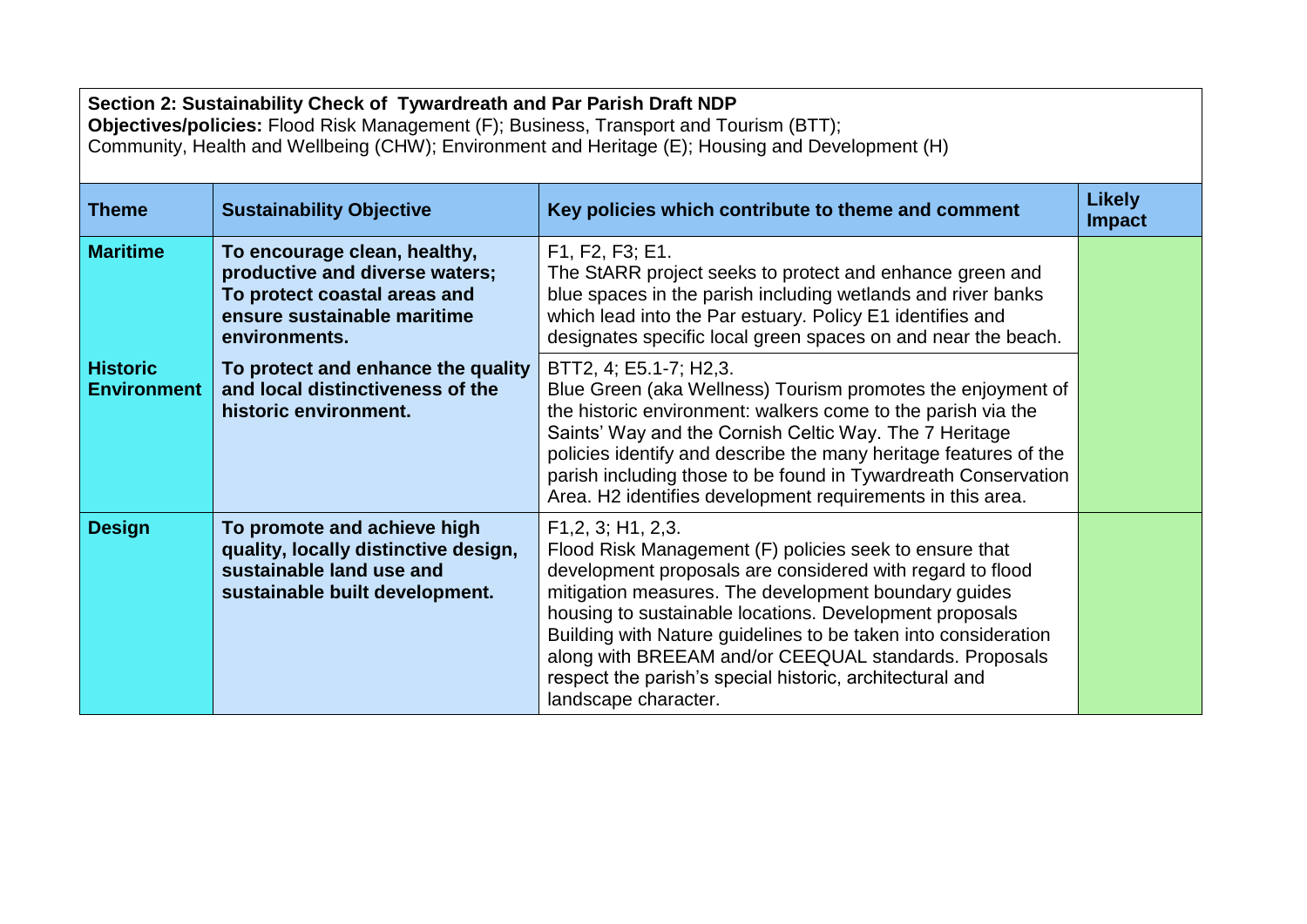| Section 2: Sustainability Check of Tywardreath and Par Parish Draft NDP<br>Objectives/policies: Flood Risk Management (F); Business, Transport and Tourism (BTT);<br>Community, Health and Wellbeing (CHW); Environment and Heritage (E); Housing and Development (H) |                                                                                                                    |                                                                                                                                                                                                                                                                                                                                                                                                                                                                                                                                                                                                                                                                                                     |                                |  |
|-----------------------------------------------------------------------------------------------------------------------------------------------------------------------------------------------------------------------------------------------------------------------|--------------------------------------------------------------------------------------------------------------------|-----------------------------------------------------------------------------------------------------------------------------------------------------------------------------------------------------------------------------------------------------------------------------------------------------------------------------------------------------------------------------------------------------------------------------------------------------------------------------------------------------------------------------------------------------------------------------------------------------------------------------------------------------------------------------------------------------|--------------------------------|--|
| <b>Theme</b>                                                                                                                                                                                                                                                          | <b>Sustainability Objective</b>                                                                                    | Key policies which contribute to theme and comment                                                                                                                                                                                                                                                                                                                                                                                                                                                                                                                                                                                                                                                  | <b>Likely</b><br><b>Impact</b> |  |
| <b>Social</b><br><b>Inclusion</b>                                                                                                                                                                                                                                     | To reduce poverty and social<br>exclusion and provide<br>opportunities for all to participate<br>fully in society. | BTT2, 3, 4; CHW1, 2, 4; 5, 6; H1, 2,3, 4.<br>CHW policies seek to retain Health and Care Home facilities in<br>the parish including those supporting individuals with physical<br>and mental disabilities. Policies support accessibility for all<br>features wherever feasible. Housing policies seek to minimise<br>a rise in land value by introducing a development boundary.<br>Outside of the development boundary, the expectation is that<br>any development should be affordable housing led.<br>Development by CLTs and similar, e.g. Almshouses, will be<br>favoured with HAPPI design where appropriate. Development<br>proposals which include CC recommendations will be<br>favoured. |                                |  |
| <b>Crime and</b><br><b>Anti-Social</b><br><b>Behaviour</b>                                                                                                                                                                                                            | To reduce crime, anti-social<br>behaviour and fear of crime.                                                       | CHW 5; H2, 4.<br>Tywardreath and Par Parish is generally not considered to be a<br>"hot spot" for such behaviour. However, policies require these<br>potential issues to be considered at development proposal<br>stage and signpost to information which will design out crime,<br>disorder and anti-social behaviour as found at:<br>https.//www.securedbydesign.com                                                                                                                                                                                                                                                                                                                              |                                |  |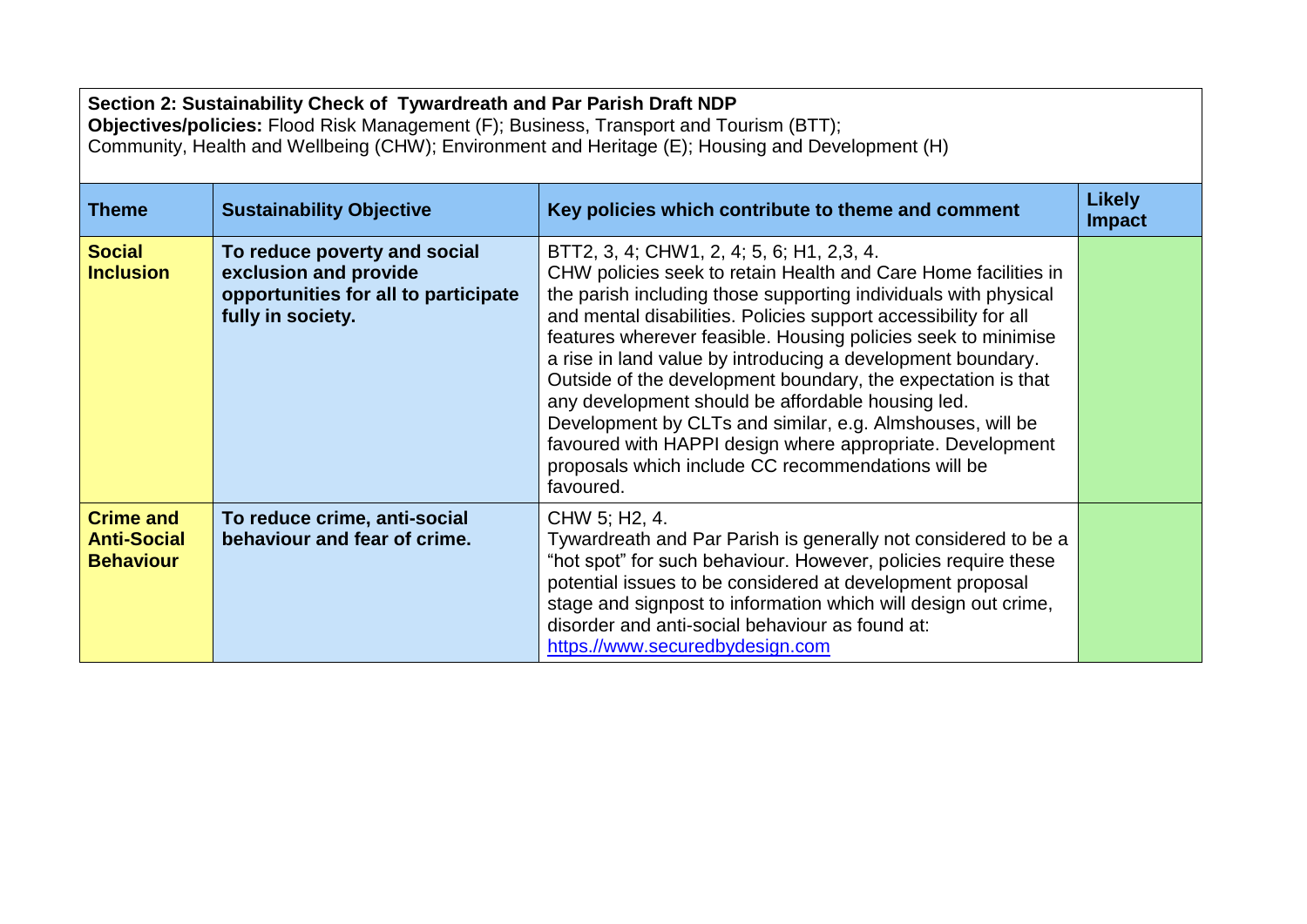| Section 2: Sustainability Check of Tywardreath and Par Parish Draft NDP<br>Objectives/policies: Flood Risk Management (F); Business, Transport and Tourism (BTT);<br>Community, Health and Wellbeing (CHW); Environment and Heritage (E); Housing and Development (H) |                                                                                                                                                              |                                                                                                                                                                                                                                                                                                                                                                                                                                                                                                                                                  |                                |  |
|-----------------------------------------------------------------------------------------------------------------------------------------------------------------------------------------------------------------------------------------------------------------------|--------------------------------------------------------------------------------------------------------------------------------------------------------------|--------------------------------------------------------------------------------------------------------------------------------------------------------------------------------------------------------------------------------------------------------------------------------------------------------------------------------------------------------------------------------------------------------------------------------------------------------------------------------------------------------------------------------------------------|--------------------------------|--|
| <b>Theme</b>                                                                                                                                                                                                                                                          | <b>Sustainability Objective</b>                                                                                                                              | Key policies which contribute to theme and comment                                                                                                                                                                                                                                                                                                                                                                                                                                                                                               | <b>Likely</b><br><b>Impact</b> |  |
| <b>Housing</b>                                                                                                                                                                                                                                                        | To meet the needs of the local<br>community as a whole in terms of<br>general market, affordable,<br>adaptable and decent housing.                           | H1, 2, 4.<br>Housing policies seek to minimise a rise in land value by<br>introducing a development boundary. Outside of the<br>development boundary, the expectation is that any<br>development should be affordable housing led. Development<br>by CLTs and similar, e.g. Almshouses, will be favoured with<br>HAPPI design where appropriate. Development proposals<br>which include CC recommendations will be favoured.                                                                                                                     |                                |  |
| <b>Health, Sport</b><br>and<br><b>Recreation</b>                                                                                                                                                                                                                      | To improve health through the<br>promotion of healthier lifestyles<br>and improving access to open<br>space and health, recreation and<br>sports facilities. | F3; BTT2, 4; CHW1,4, 5, 6; E, E, E; H2, 3.<br>Policies are strongly in favour of providing community facilities<br>and physical infrastructure which is accessible to all wherever<br>feasible. The E1 policy - Local Green Spaces Designation -<br>identifies a range of areas for protection as many are a<br>resource valued not only by those living in the parish but also<br>others living nearby and tourists. The emphasis on Blue Green<br>Health and Wellbeing is a positive step in promoting active<br>lives and social interaction. |                                |  |
| <b>Economic</b><br><b>Development</b>                                                                                                                                                                                                                                 | To support a balanced and low<br>carbon economy that meets the<br>needs of the area and promotes a<br>diverse range of quality<br>employment opportunities.  | BTT1, 2, 3, 4;<br>Economic growth and diversification of businesses which are<br>compatible with Blue Green (aka Wellness) Tourism and<br>respect neighbours' amenities are encouraged, as is the<br>enhancement of public transport provision including making<br>Par Station accessible to all.                                                                                                                                                                                                                                                |                                |  |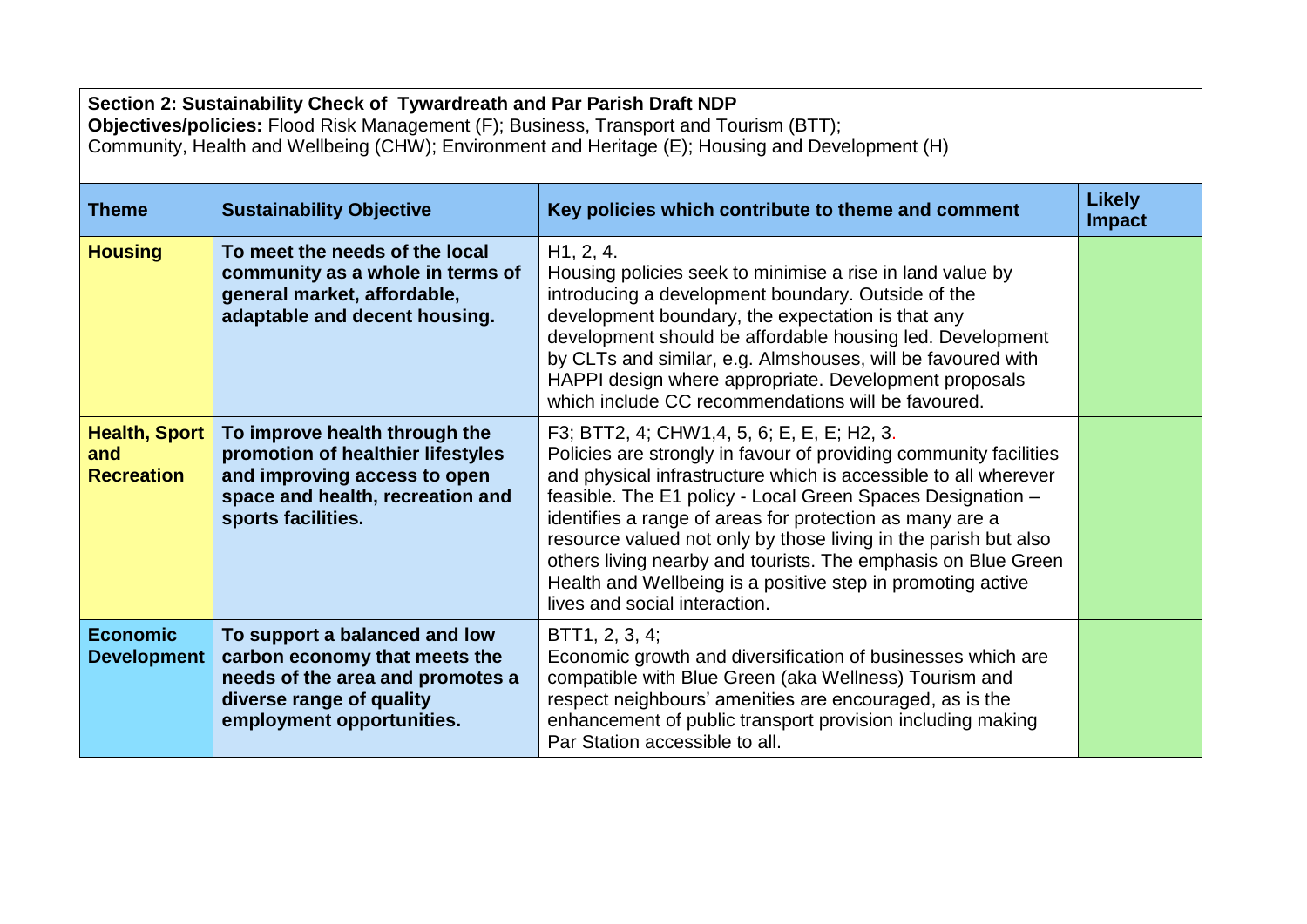| Section 2: Sustainability Check of Tywardreath and Par Parish Draft NDP<br>Objectives/policies: Flood Risk Management (F); Business, Transport and Tourism (BTT);<br>Community, Health and Wellbeing (CHW); Environment and Heritage (E); Housing and Development (H) |                                                                                                                                                                                                                                           |                                                                                                                                                                                                                                                                                                                                                                                                                                                                                                         |                                |  |
|-----------------------------------------------------------------------------------------------------------------------------------------------------------------------------------------------------------------------------------------------------------------------|-------------------------------------------------------------------------------------------------------------------------------------------------------------------------------------------------------------------------------------------|---------------------------------------------------------------------------------------------------------------------------------------------------------------------------------------------------------------------------------------------------------------------------------------------------------------------------------------------------------------------------------------------------------------------------------------------------------------------------------------------------------|--------------------------------|--|
| <b>Theme</b>                                                                                                                                                                                                                                                          | <b>Sustainability Objective</b>                                                                                                                                                                                                           | Key policies which contribute to theme and comment                                                                                                                                                                                                                                                                                                                                                                                                                                                      | <b>Likely</b><br><b>Impact</b> |  |
| <b>Education</b><br>and Skills                                                                                                                                                                                                                                        | To maximise accessibility for all to<br>the necessary education, skills<br>and knowledge to play a full role<br>in society.                                                                                                               | B2, B4; CHW3.<br>Policy CHW 3 aims to retain and broaden the popular pre-<br>school and primary provision and to extend the offer where<br>appropriate, e.g. apprenticeships. BTT policies favour<br>improving sustainable modes of transport and support for<br>making Par Station accessible to all, so providing access to<br>educational and skills training facilities across Cornwall and<br>elsewhere.                                                                                           |                                |  |
| <b>Transport</b><br>and<br><b>Accessibility</b>                                                                                                                                                                                                                       | To improve access to key services<br>and facilities by reducing the need<br>to travel and by providing safe<br>sustainable travel choices.<br>To reduce traffic congestion and<br>minimise transport related<br>greenhouse gas emissions. | F3; BT1, 2, 3, 4; CHW1, 2, 3, 4, 5, 6; H1, 2, 3.<br>BTT policies are strongly supportive of favouring and<br>enhancing provision for sustainable modes of transport<br>wherever feasible. CHW policies favour the retention and<br>enhancement of key services and facilities within the<br>community. Establishing a development boundary means that<br>housing will be located within sustainable locations and H2<br>emphasises the need for developments to meet accessibility<br>for all criteria. |                                |  |
| <b>Energy</b>                                                                                                                                                                                                                                                         | To encourage the use of<br>renewable energy, increase<br>energy efficiency and security and<br>reduce fuel poverty.                                                                                                                       | BTT3; H4.<br>Policies support features such as electric vehicle charging<br>points both for individual homes and public access.<br>Development proposals which include CC recommendations<br>will be favoured including measures such as low carbon<br>heating.                                                                                                                                                                                                                                         |                                |  |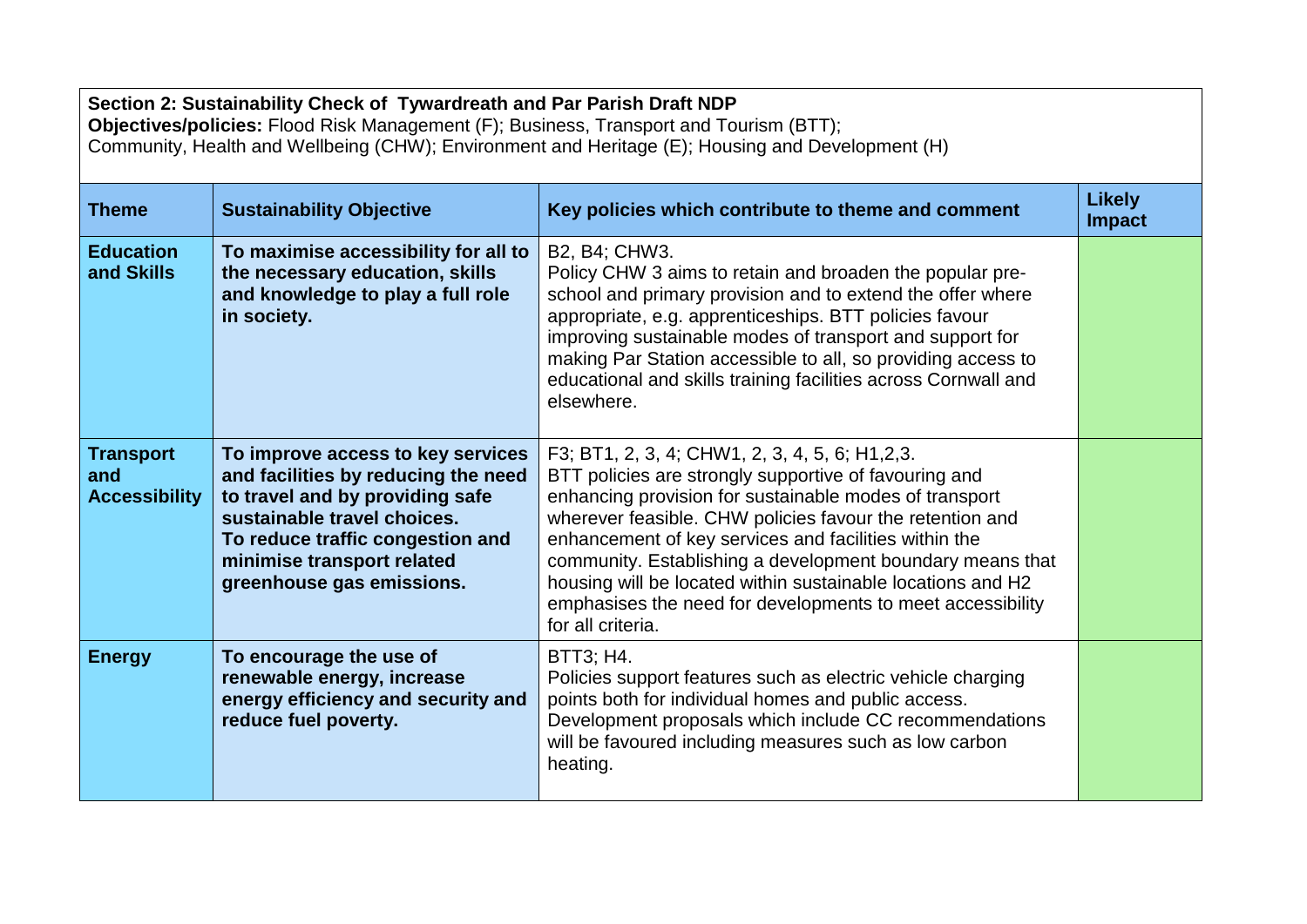# **Section 3: The Sustainability Check Results Summary, Tywardreath and Par Parish NDP**

## **KEY**

|       | L |
|-------|---|
| $+/-$ | l |
| +     | L |
| 0     |   |
|       | f |

Likely to undermine the Sustainability Objective Likely to neither undermine or contribute to meeting the Sustainability Objective Likely to support the Sustainability Objective Impacts unknown or Sustainability Theme/Objective(s) irrelevant to this element of the NDP

| <b>Theme</b>                                              | <b>Potential Impact of Tywardreath and Par</b><br><b>Parish Draft NDP</b> |
|-----------------------------------------------------------|---------------------------------------------------------------------------|
| 1 Climate Factors                                         |                                                                           |
| 2 Waste                                                   |                                                                           |
| 3 Minerals & Geodiversity                                 |                                                                           |
| 4 Soil                                                    |                                                                           |
| 5 Air                                                     |                                                                           |
| 6 Water                                                   |                                                                           |
| <b>7 Biodiversity</b>                                     |                                                                           |
| 8 Landscape                                               |                                                                           |
| 9 Maritime                                                |                                                                           |
| <b>10 Historic Environment</b>                            |                                                                           |
| 11 Design                                                 |                                                                           |
| <b>12 Social Inclusion</b>                                |                                                                           |
| 13 Crime & Anti-Social Behaviour                          |                                                                           |
| 14 Housing                                                |                                                                           |
| 15 Health, Sport & Recreation                             |                                                                           |
| 16 Economic Development, Regeneration &<br><b>Tourism</b> |                                                                           |
| 17 Education & Skills                                     |                                                                           |
| 18 Transport & Accessibility                              |                                                                           |
| 19 Energy                                                 |                                                                           |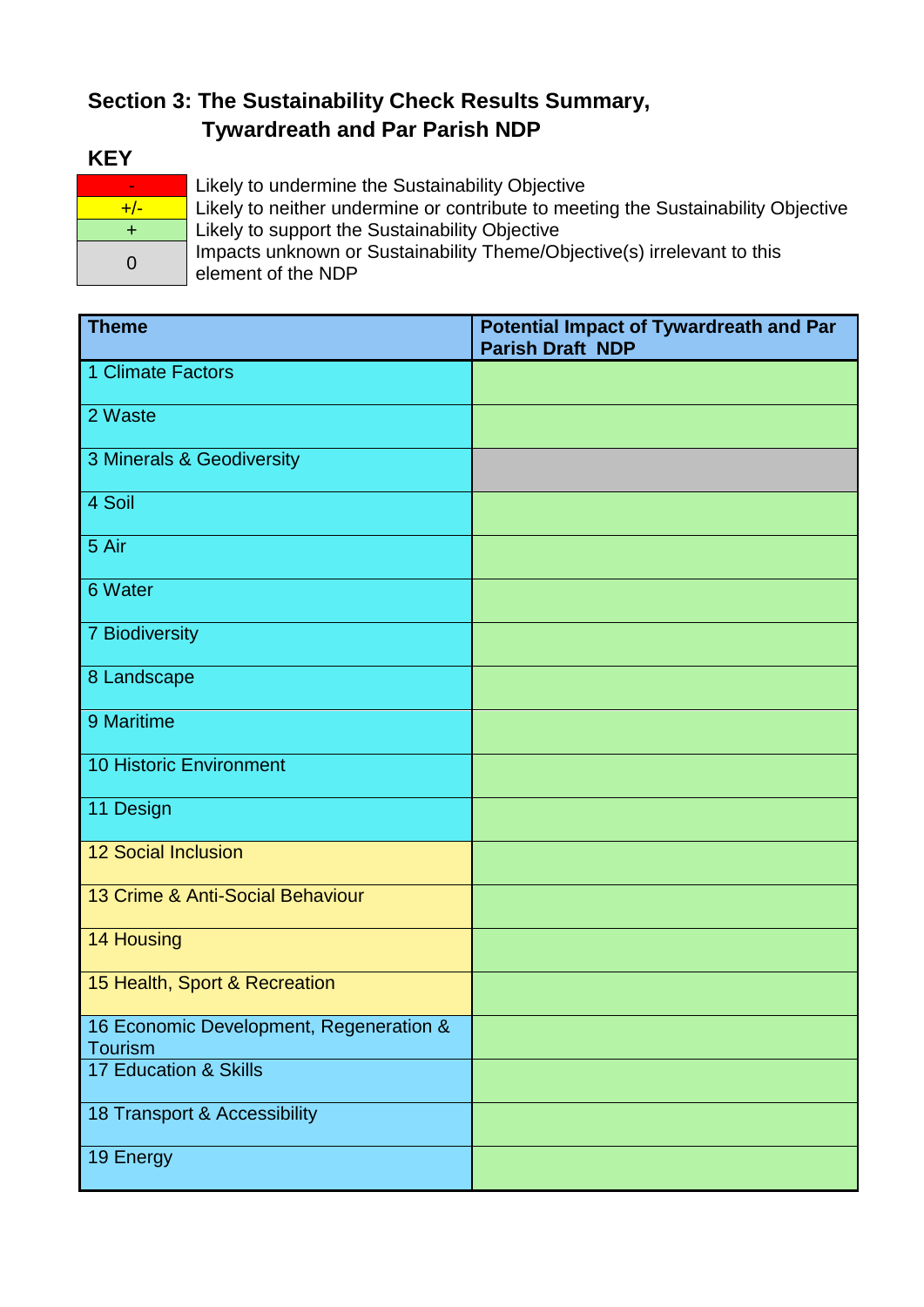| <b>Section 4</b><br><b>Theme</b>           | <b>Sustainability Objectives</b>                                                                                                               | <b>Decision making questions</b>                                                                                                                                                                                                                                                                                                                                                                                                  |
|--------------------------------------------|------------------------------------------------------------------------------------------------------------------------------------------------|-----------------------------------------------------------------------------------------------------------------------------------------------------------------------------------------------------------------------------------------------------------------------------------------------------------------------------------------------------------------------------------------------------------------------------------|
| <b>Climatic Factors</b>                    | To reduce our contribution to<br>climate change through a<br>reduction in greenhouse gas<br>emissions.                                         | Does it limit greenhouse gas emissions?<br>$\bullet$<br>Does it secure the highest viable resource and energy efficiency?<br>$\bullet$<br>Does it encourage the use of renewable energy technologies?                                                                                                                                                                                                                             |
|                                            | To increase resilience to<br>climate change and reduce<br>vulnerability.                                                                       | Does it minimise vulnerability and encourage resilience to the<br>effects of climate change?                                                                                                                                                                                                                                                                                                                                      |
| <b>Waste</b>                               | To minimise the generation of<br>waste and encourage greater<br>reuse and recycling of<br>materials in accordance with<br>the waste hierarchy. | Will it reduce the amount of waste produced, collected, and or landfilled?<br>$\bullet$<br>Will it increase the amount of waste recycled or recovered?<br>$\bullet$<br>Will it increase levels of composting or anaerobic digestion?<br>$\bullet$<br>Has space for storage of recycled materials been planned for?<br>$\bullet$<br>Will it reduce the waste management industry's contribution to climate<br>$\bullet$<br>change? |
| <b>Minerals and</b><br><b>Geodiversity</b> | To minimise the consumption<br>of mineral resources and<br>ensure the sustainable<br>management of these<br><b>resources</b>                   | Will it minimise the consumption of primary mineral resources and<br>$\bullet$<br>encourage re-use of secondary resources?<br>Will it ensure development does not irreversibly sterilise important<br>mineral resources?                                                                                                                                                                                                          |
|                                            | To conserve, enhance and<br>restore the condition of<br>geodiversity in the county.                                                            | Will it prevent harm to and, where appropriate, enhance geological<br>$\bullet$<br>conservation interests in the county?<br>Will mineral working impact on designated land?<br>$\bullet$                                                                                                                                                                                                                                          |
| <b>Soil</b>                                | To minimise the use of<br>undeveloped land and protect<br>and enhance soil quality.                                                            | Will it protect, enhance and improve soil quality in Cornwall?<br>$\bullet$                                                                                                                                                                                                                                                                                                                                                       |
|                                            | To encourage and safeguard<br>local food production.                                                                                           | Will it avoid development that leads to the loss of productive soils?                                                                                                                                                                                                                                                                                                                                                             |
| Air                                        | To reduce air pollution and<br>ensure air quality continues to<br>improve.                                                                     | Will it reduce pollution including greenhouse gas emissions?<br>Will it maintain or improve air quality in Cornwall?                                                                                                                                                                                                                                                                                                              |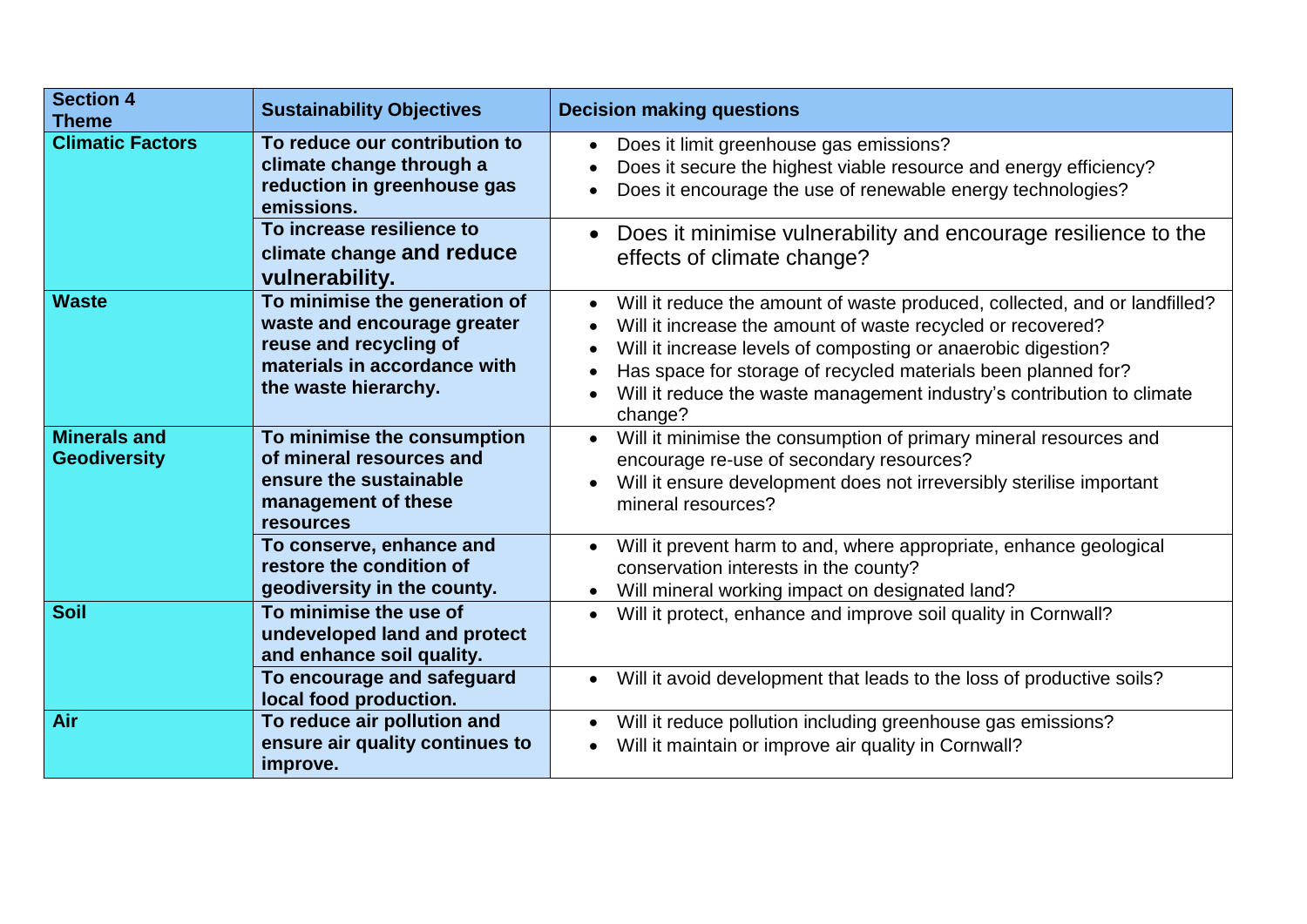| <b>Section 4</b><br><b>Theme</b> | <b>Sustainability Objectives</b>                                                                                                                | <b>Decision making questions</b>                                                                                                                                                                                                                                                                                                                                                                                                                                                                |
|----------------------------------|-------------------------------------------------------------------------------------------------------------------------------------------------|-------------------------------------------------------------------------------------------------------------------------------------------------------------------------------------------------------------------------------------------------------------------------------------------------------------------------------------------------------------------------------------------------------------------------------------------------------------------------------------------------|
| <b>Water</b>                     | To reduce the risk of flooding<br>and vulnerability to flooding,<br>sea level rise and coastal<br>erosion.                                      | Does the proposal reduce, or avoid increasing the risk of flooding overall?<br>$\bullet$                                                                                                                                                                                                                                                                                                                                                                                                        |
|                                  | To maintain and enhance water<br>quality and reduce<br>consumption and increase<br>efficiency of water use.                                     | Does the proposal maintain or enhance water quality overall?<br>$\bullet$<br>Does the proposal reduce the overall demand for water?<br>Will the proposal provide for greater integrated water catchment<br>management and strengthen links between habitats to increase the<br>likelihood of adaptation to climate change?<br>Will the proposal increase the risk of water pollution events?                                                                                                    |
| <b>Biodiversity</b>              | To conserve, enhance and<br>restore the condition and<br>extent of biodiversity in the<br>county and allow its adaptation<br>to climate change. | Does the proposal protect, enhance or restore biodiversity interests of<br>$\bullet$<br>BAP habitats, Cornwall Wildlife Sites, SSSIs and internationally,<br>nationally and regionally designated areas?<br>Does the proposal allow adaptation to climate change through the<br>connection of habitats (wildlife corridors)?<br>Does it protect not only designated areas but also of wildlife interest<br>everywhere?<br>Will it encourage the provision of new or improved wildlife habitats? |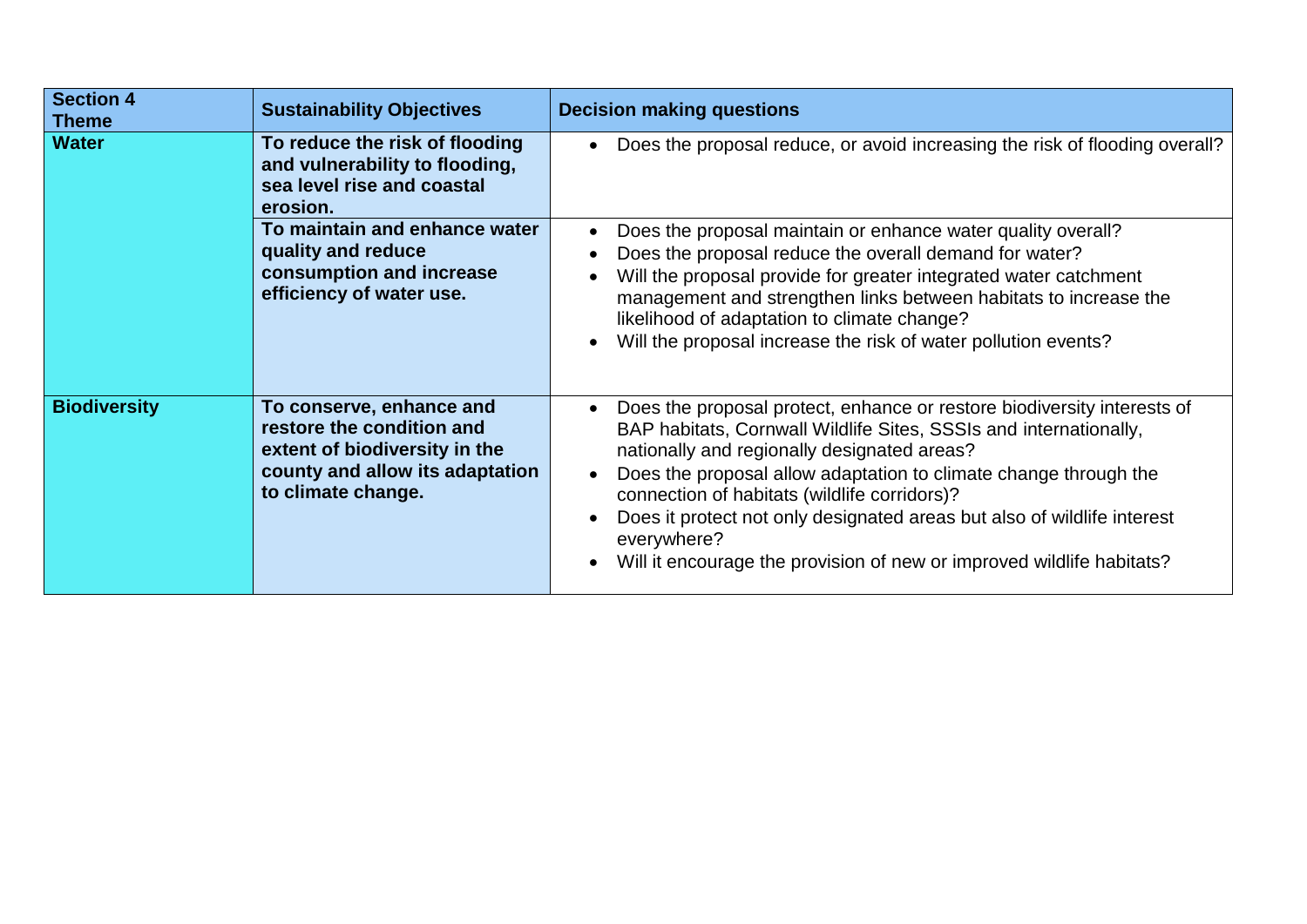| <b>Section 4</b><br><b>Theme</b> | <b>Sustainability Objectives</b>                                                                                                               | <b>Decision making questions</b>                                                                                                                                                                                                                                                                                                                                                                                                                                                                                                                                                                                                                                                                                                                            |
|----------------------------------|------------------------------------------------------------------------------------------------------------------------------------------------|-------------------------------------------------------------------------------------------------------------------------------------------------------------------------------------------------------------------------------------------------------------------------------------------------------------------------------------------------------------------------------------------------------------------------------------------------------------------------------------------------------------------------------------------------------------------------------------------------------------------------------------------------------------------------------------------------------------------------------------------------------------|
| <b>Landscape</b>                 | To protect and enhance the<br>quality of the natural, historic<br>and cultural landscape and<br>seascape.                                      | Will it sustain and enhance and/or restore the distinctive qualities and<br>$\bullet$<br>features of the natural, historic and cultural landscape and seascape<br>character?<br>Will it conserve and enhance the natural beauty of the Cornwall AONB<br>$\bullet$<br>and the Tamar Valley AONB, and increase understanding and enjoyment<br>of the special qualities of the AONBs?<br>Will it protect, enhance and promote opportunities for green infrastructure<br>within and between urban settlements?<br>Will it maintain and enhance a high-quality living environment?<br>$\bullet$<br>Will it encourage the location and design of development to respect and<br>$\bullet$<br>improve landscape character and the landscape setting of settlements? |
| <b>Maritime</b>                  | To encourage clean, healthy,<br>productive and diverse waters;<br>To protect coastal areas and<br>ensure sustainable maritime<br>environments. | Will the proposal protect, enhance or restore maritime heritage, habitat<br>$\bullet$<br>and biodiversity, both designated and undesignated?<br>Will the proposal incorporate adaptation to climate change and its likely<br>effects on the sea, coast and estuaries?<br>Will the proposal operate within the carrying capacity of the receiving<br>environment, without adverse effect on its sustainability?<br>Will the proposal operate within safe biological, chemical and physical<br>limits?                                                                                                                                                                                                                                                        |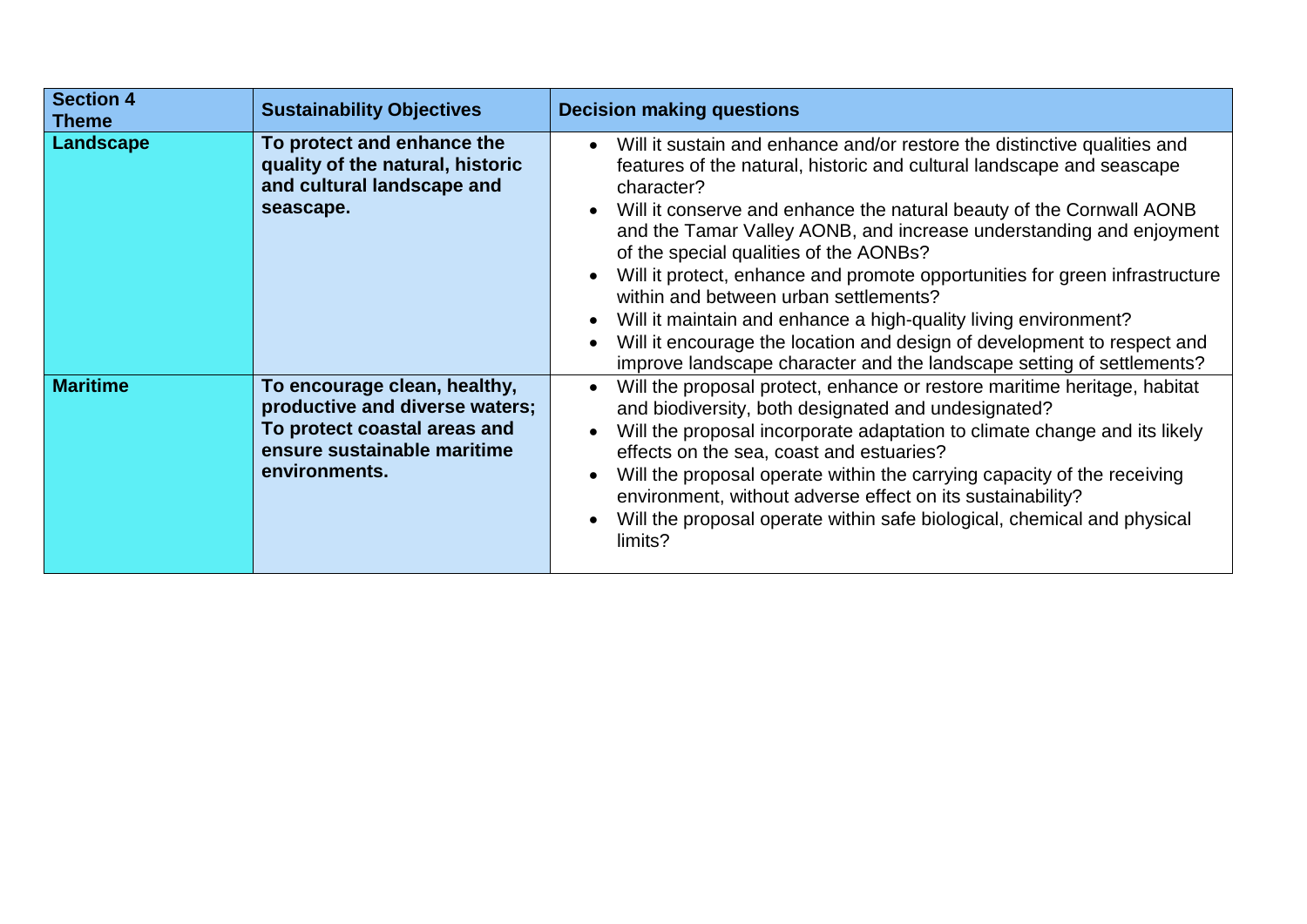| <b>Section 4</b><br><b>Theme</b> | <b>Sustainability Objectives</b>                                                                                                     | <b>Decision making questions</b>                                                                                                                                                                                                                                                                                                                                                                                                                                                                                                                                                                                                                                                                                                                                                                               |
|----------------------------------|--------------------------------------------------------------------------------------------------------------------------------------|----------------------------------------------------------------------------------------------------------------------------------------------------------------------------------------------------------------------------------------------------------------------------------------------------------------------------------------------------------------------------------------------------------------------------------------------------------------------------------------------------------------------------------------------------------------------------------------------------------------------------------------------------------------------------------------------------------------------------------------------------------------------------------------------------------------|
| <b>Historic Environment</b>      | To protect and enhance the<br>quality and local<br>distinctiveness of the historic<br>environment.                                   | Does the proposal reinforce the distinctive character of Cornwall?<br>$\bullet$<br>Does the proposal have an acceptable/unacceptable level of impact on<br>the historic environment?<br>Does the proposal preserve and enhance the cultural and social<br>$\bullet$<br>significance of the historic asset?<br>Will it result in development which is sympathetic towards the need to<br>promote the Cornwall's unique heritage value, historic environment and<br>culture?<br>Have flood mitigation measures been designed to be compatible with the<br>$\bullet$<br>immediate historic environment?<br>Has a balance been struck between the level of risk, (e.g. in adaptation to<br>climate change or flood risk), and the aspiration to preserve the<br>distinctive qualities of the historic environment? |
| <b>Design</b>                    | To promote and achieve high<br>quality, locally distinctive<br>design, sustainable land use<br>and sustainable built<br>development. | Will it encourage developers to build to higher environmental standards?<br>$\bullet$<br>Will it help to promote local distinctiveness?<br>$\bullet$<br>Does the proposal meet targets for renewable energy capture and<br>$\bullet$<br>sustainable construction using BREEAM (Building Research<br>Establishment Environmental Assessment Method) and/or<br><b>CEEQUAL(Civil Engineering Environmental Quality Assessment and</b><br>Award Scheme)?<br>Will it promote high quality, sustainable and sympathetic design that<br>$\bullet$<br>takes account of sustainable construction and transport modes, and<br>green infrastructure?                                                                                                                                                                      |
| <b>Social Inclusion</b>          | To reduce poverty and social<br>exclusion and provide<br>opportunities for all to<br>participate fully in society.                   | Will it improve access to and provision of services, health and community<br>facilities (including community youth facilities) especially in rural areas<br>and for the socially excluded?<br>Will it reduce poverty, deprivation, discrimination, social exclusion and<br>inequalities?                                                                                                                                                                                                                                                                                                                                                                                                                                                                                                                       |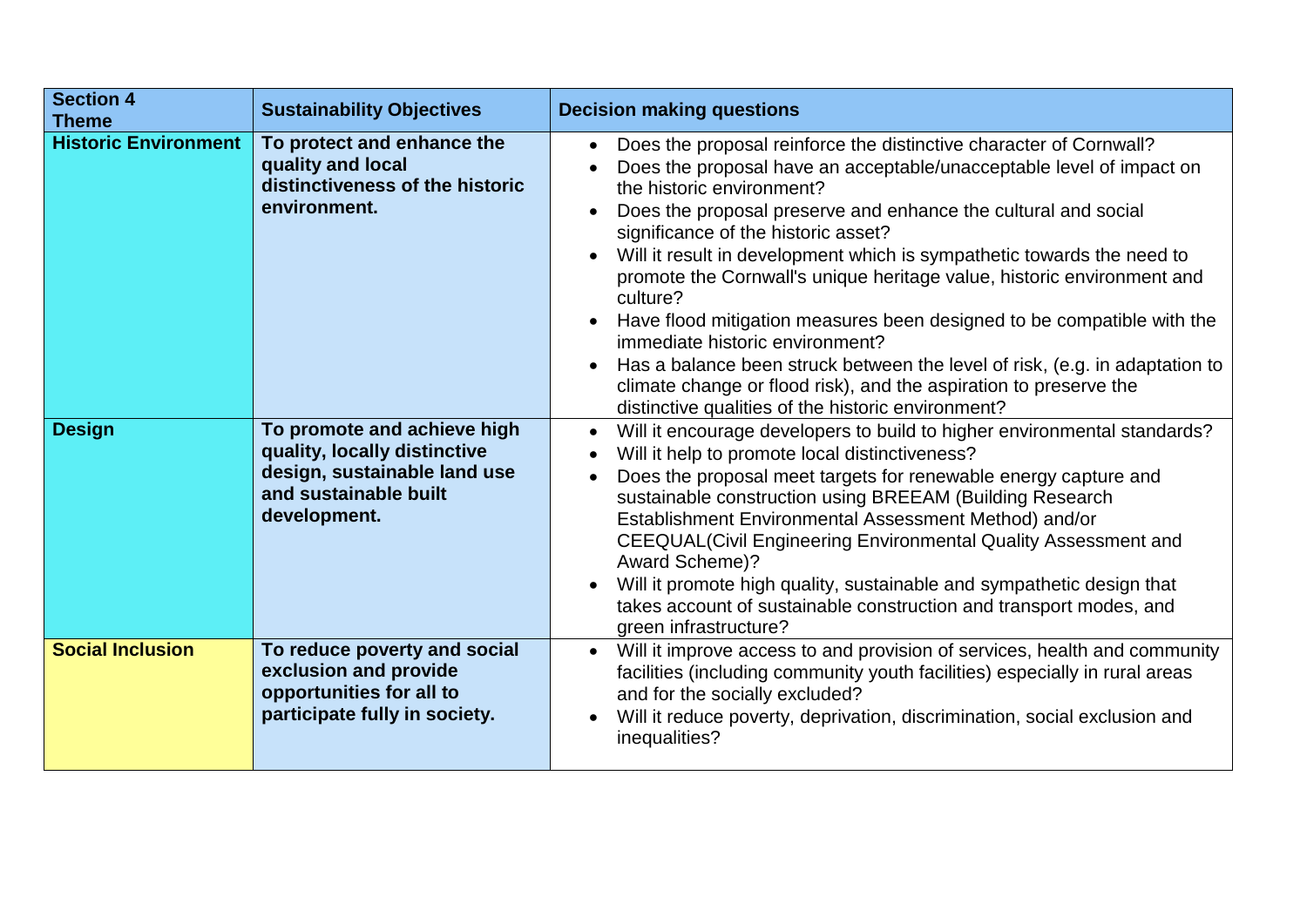| <b>Section 4</b><br><b>Theme</b>                  | <b>Sustainability Objectives</b>                                                                                                                                | <b>Decision making questions</b>                                                                                                                                                                                                                                                                                                                                                                                                                                                                                                                                                                                                                                                                                                                                                                                                                                                                                                                                                                              |
|---------------------------------------------------|-----------------------------------------------------------------------------------------------------------------------------------------------------------------|---------------------------------------------------------------------------------------------------------------------------------------------------------------------------------------------------------------------------------------------------------------------------------------------------------------------------------------------------------------------------------------------------------------------------------------------------------------------------------------------------------------------------------------------------------------------------------------------------------------------------------------------------------------------------------------------------------------------------------------------------------------------------------------------------------------------------------------------------------------------------------------------------------------------------------------------------------------------------------------------------------------|
| <b>Crime and Anti-</b><br><b>Social Behaviour</b> | To reduce crime, anti-social<br>behaviour and fear of crime.                                                                                                    | Will it reduce crime and anti-social activity and, in turn, provide safer<br>$\bullet$<br>communities in Cornwall (particularly in the most deprived<br>neighbourhoods and identified hot spots)?<br>Will it help reduce the fear of crime?<br>$\bullet$                                                                                                                                                                                                                                                                                                                                                                                                                                                                                                                                                                                                                                                                                                                                                      |
| <b>Housing</b>                                    | To meet the needs of the local<br>community as a whole in terms<br>of general market, affordable,<br>adaptable and decent housing.                              | Will it provide an appropriate mix of housing to ensure delivery of long-<br>$\bullet$<br>term regeneration schemes for the county?<br>Will it reduce the number of people homeless or in temporary<br>$\bullet$<br>accommodation?<br>Will it contribute towards the provision of affordable, social and key<br>$\bullet$<br>worker housing?<br>Will it reduce the number of unfit homes, and those falling below the<br>decent homes standards?<br>Will it deliver adaptable housing to meet the lifelong needs of the<br>$\bullet$<br>population?<br>Will it provide a well-integrated mix of decent homes of different types<br>and tenures to support a range of household sizes, ages and incomes?<br>Is it flexible in planning for increased demand over the plan period?<br>$\bullet$<br>Will it provide energy efficient development which reduces the annual<br>$\bullet$<br>cost of heating/lighting and helps reduce greenhouse gas emissions?<br>Will it make the best use of land?<br>$\bullet$ |
| <b>Health, Sport and</b><br><b>Recreation</b>     | To improve health through the<br>promotion of healthier<br>lifestyles and improving<br>access to open space and<br>health, recreation and sports<br>facilities. | Will it improve health and well-being and reduce inequalities in health?<br>$\bullet$<br>Will it improve access to health services?<br>$\bullet$<br>Will it improve access to the countryside, coast, recreation and open<br>spaces?<br>Will it increase participation and engagement in physical activity and<br>$\bullet$<br>sport?<br>Will it lead to unacceptable noise levels?                                                                                                                                                                                                                                                                                                                                                                                                                                                                                                                                                                                                                           |